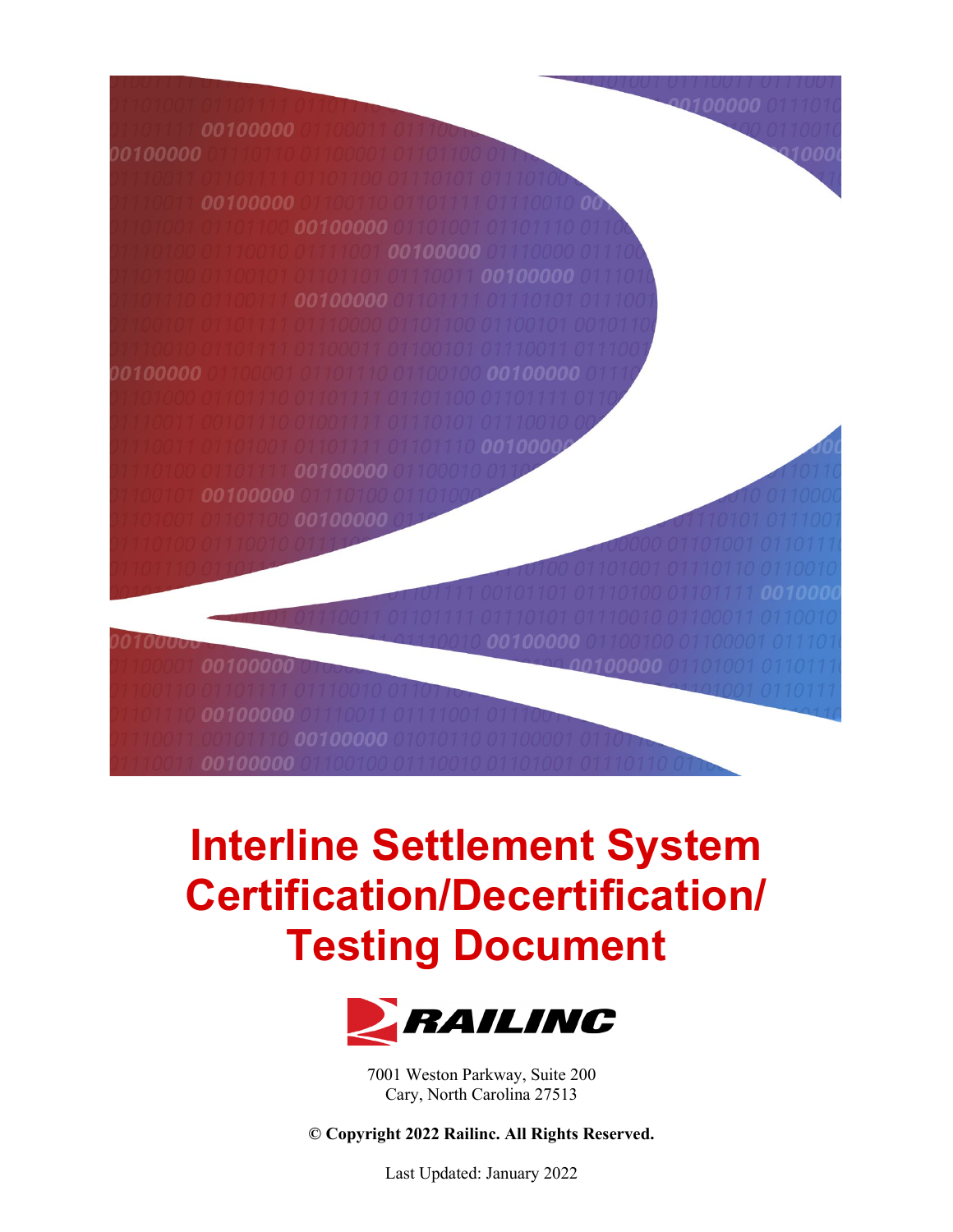## **Table of Contents**

| 1                       |                   |                   |  |
|-------------------------|-------------------|-------------------|--|
|                         | 1.1<br>1.2        |                   |  |
| $\overline{2}$          |                   |                   |  |
| $\overline{3}$          |                   |                   |  |
|                         | 3.1               |                   |  |
|                         | 3.2               |                   |  |
| $\overline{\mathbf{4}}$ |                   |                   |  |
|                         | 4.1               |                   |  |
| 5                       |                   |                   |  |
|                         | 5.1               |                   |  |
|                         | 5.2               |                   |  |
|                         | 5.3               |                   |  |
|                         | 5.4               |                   |  |
| 6                       |                   |                   |  |
|                         | 6.1               |                   |  |
|                         | 6.2               |                   |  |
|                         | 6.3               |                   |  |
|                         |                   | 6.3.1             |  |
|                         | 6.4               |                   |  |
|                         | 6.5               |                   |  |
|                         | 6.6               |                   |  |
| 7                       |                   |                   |  |
|                         |                   |                   |  |
|                         |                   | <b>Appendix A</b> |  |
|                         |                   | <b>Appendix B</b> |  |
|                         |                   | Appendix C        |  |
|                         |                   | <b>Appendix D</b> |  |
|                         |                   | <b>Appendix E</b> |  |
|                         |                   | <b>Appendix F</b> |  |
|                         |                   | <b>Appendix G</b> |  |
|                         |                   | <b>Appendix H</b> |  |
|                         | <b>Appendix I</b> |                   |  |
|                         | <b>Appendix J</b> |                   |  |
|                         |                   | <b>Appendix K</b> |  |
|                         |                   | <b>Appendix L</b> |  |
|                         |                   | <b>Appendix M</b> |  |
|                         |                   |                   |  |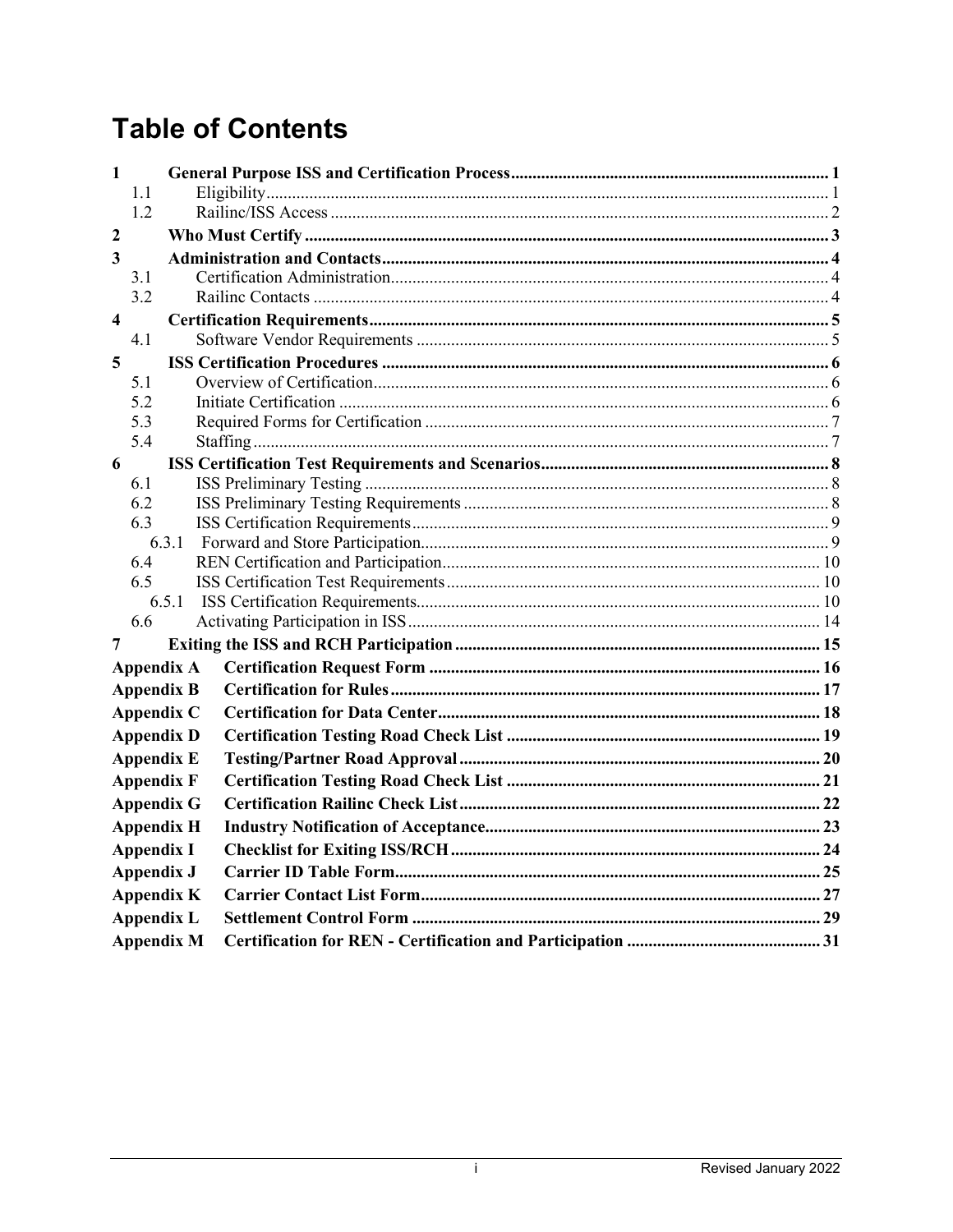## **List of Exhibits**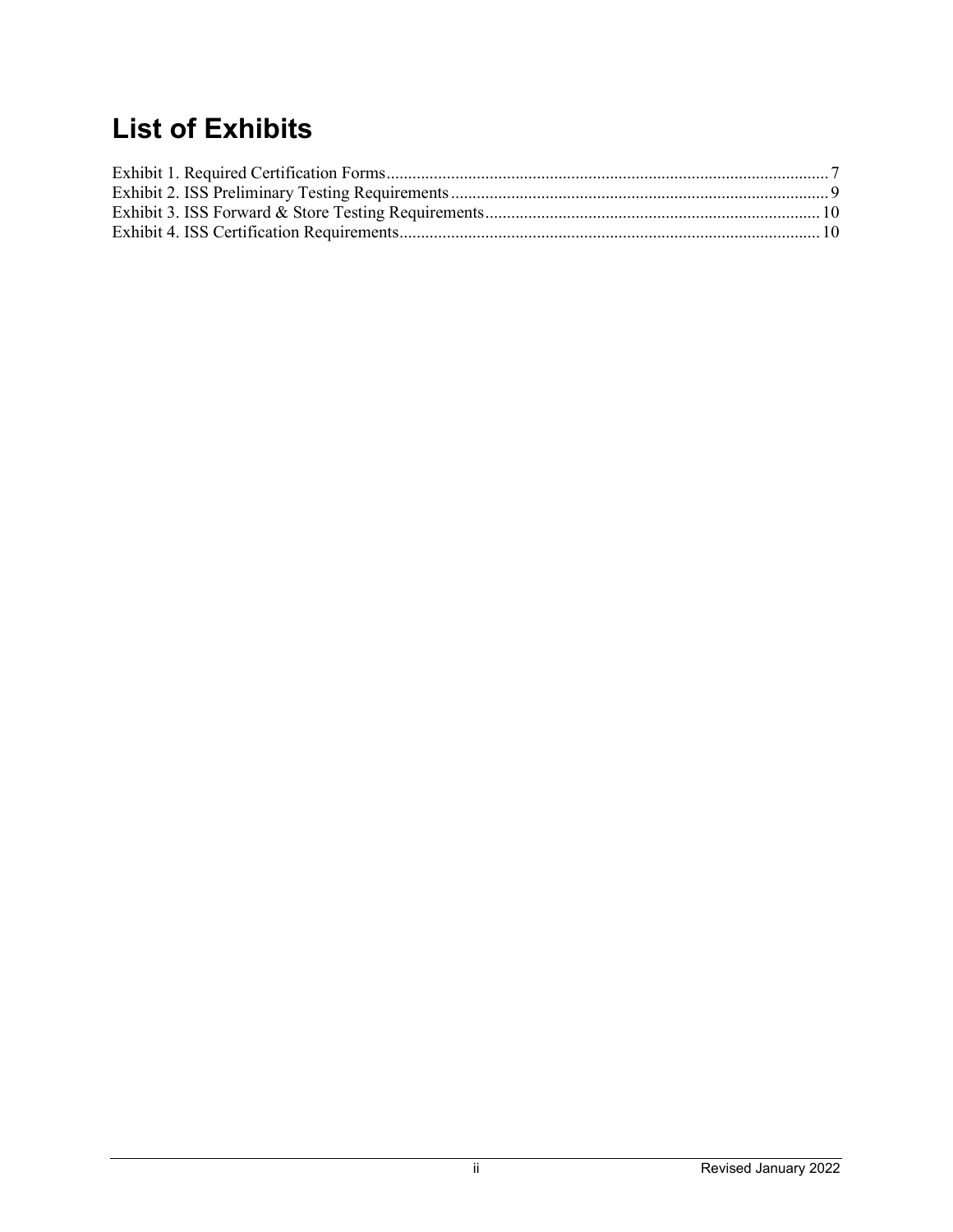## <span id="page-3-0"></span>**1 General Purpose ISS and Certification Process**

The data exchanged through the Interline Settlement System (ISS) industry computer system will be the basis for exchanging large sums of money. Therefore, timely, error free exchange of information between railroads and the central monitoring facility is critical. The ISS Certification process is designed to make sure the error free prerequisite is met. The certification process is intended to be completed within 60 days from the date the ISS Certification Request Form [\(Appendix A\)](#page-18-0) and official notification is received by Railinc.

The ISS certification process verifies that an interfacing railroad or software vendor system/software:

- Can meet the specifications of the EDI message handling processes including EDI 417 participation in accordance with AAR Rule 2, section A2.
- Complies with the industry's AAR Railway Accounting Rules (Including Interline Settlement System Rules) and the Interline Settlement System Front Matter.
- Is committed to supporting industry certification efforts.
- Has successfully tested all functions of the central Interline Settlement System (ISS) interface and the interface to other railroads.
- Will meet industry agreed to performance levels and system specifications for ISS participation.
- Will become an active member of the Railroad Clearing House (RCH).
- Properly register revenue stations/junctions and other appropriate Industry Reference Files (IRF) at Railinc prior to participation and certification testing.
- Will certify and actively participate in the Rate EDI Network (REN) or via REN Web certification per AAR Rule 2 section A/2.

### <span id="page-3-1"></span>**1.1 Eligibility**

Any Class I, II, or III railroad in the United States, Canada or Mexico, upon satisfactory completion of the RCH Credit Approval process, is eligible to participate in ISS, provided the railroad is willing to undergo certification as described above and adhere to current AAR Accounting Rules pertaining to interline settlement and funds transfer. This section describes the procedure for achieving initial certification of a railroad for participation in ISS.

The RCH Board of Directors and Treasury Division of the AAR approved a credit policy for new roads entering the RCH process effective April 1, 2007. RCH participation requires that all ISS participants complete the credit approval process and maintain current banking information on file. To obtain additional information and to initiate the credit approval process the RCH Administrator at Railinc should be contacted. Assistance may also be obtained by contacting the ISS Product Support Specialist at [AAR\\_PS@Railinc.com.](mailto:AAR_PS@Railinc.com)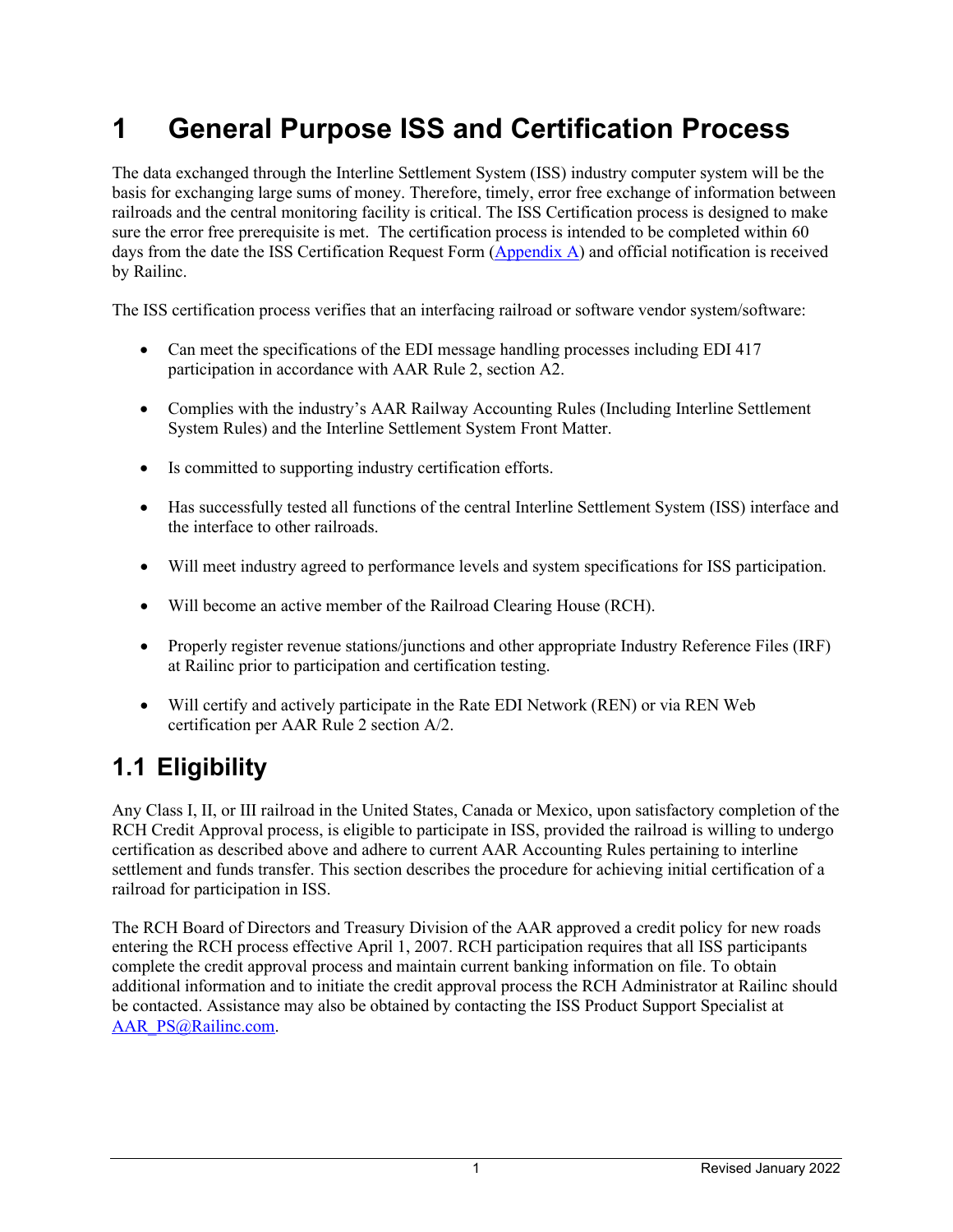The Interline Revenue Committee (IRC) approved an additional certification requirement for REN for new roads certifying ISS effective March 1, 2013. REN participation is required for all ISS participants that certify on or after the effective date. The IRC will monitor REN activity to ensure continued participation.

## <span id="page-4-0"></span>**1.2 Railinc/ISS Access**

The Central Interline Settlement System (CISS) is a process operated by Railinc. There are a number of methods for exchanging ISS messages with CISS using Electronic Data Interchange (EDI). The size of the railroad will likely influence the method selected. Principal methods available are:

- Direct access to FTP or FTP through VPN to Railinc/CISS.
- Connection to Railinc/CISS via Dedicated Leased line or Frame Network.
- Communication with Railinc/CISS via a Value Added Network (VAN) which in turn can link to Railinc via either of the first two methods listed above.

Regardless of the access method selected, a participating railroad (or its authorized agent) must obtain a valid Railinc User-ID, and have sufficient computer hardware and software to properly exchange settlement data electronically between a carrier's system and the CISS at Railinc.

Procedures for establishing access to Railinc for exchange of ISS messages are outlined in the Getting Started section of the ISS User's manual. Alternatively, contact Railinc's Customer Success Center via 877-724-5462, or by e-mail at CSC@railinc.com or AAR\_PS@Railinc.com.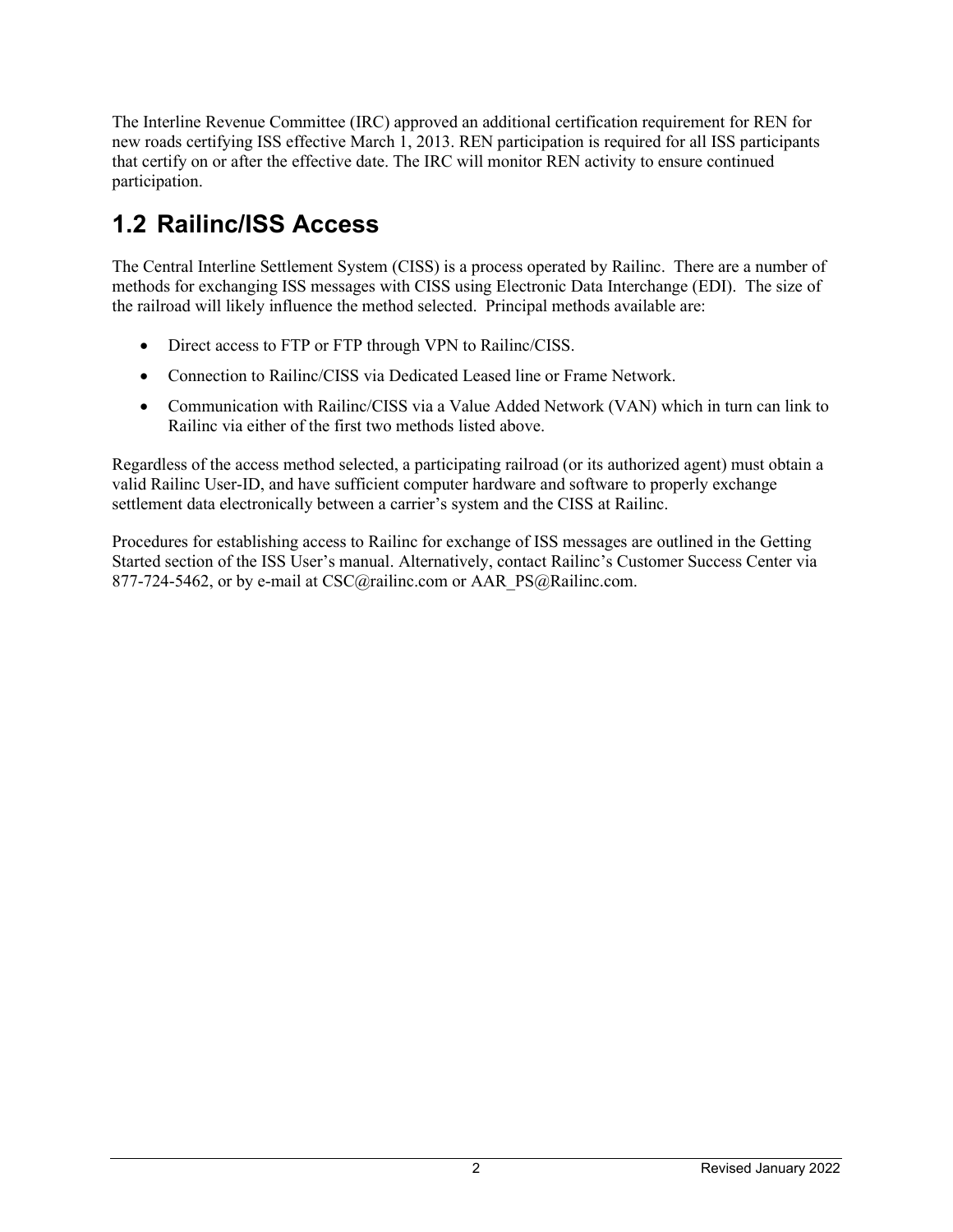## <span id="page-5-0"></span>**2 Who Must Certify**

All roads participating in ISS are required to complete preliminary testing and certification prior to becoming an active participant.<sup>1</sup>

The preliminary testing and certification/testing process are required in all of the following situations:

- Any road new to ISS using their own developed system or using a purchased system whether that system was previously certified or not.
- Any active road that is switching to a new software package or new platform, whether or not the system has been previously certified (not to include internal code changes to existing software).
- Any road operating under a new mark or changed mark whether using a new or existing software package and/or new or existing personnel.
- Any active road switching communication protocols at Railinc which involves CISS and requires a table update (Carrier ID Table, etc.).
- Any new software vendor or existing software vendor that developed their own system/software or purchased an existing system/software whether using new or existing personnel.

 $1$  REN certification is required for roads certifying or recertifying ISS.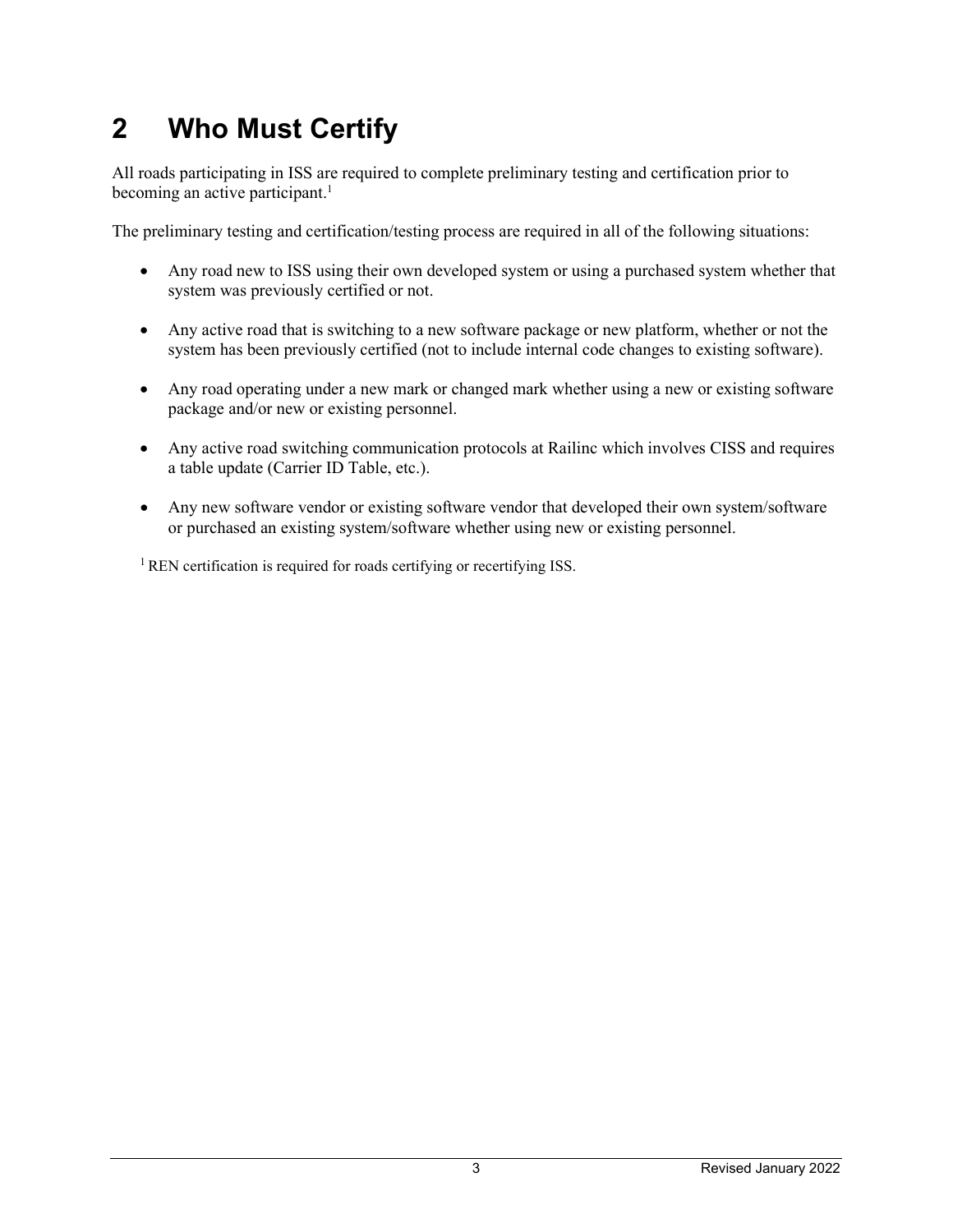## <span id="page-6-0"></span>**3 Administration and Contacts**

## <span id="page-6-1"></span>**3.1 Certification Administration**

Railinc will administer all certification/testing processes dealing with participation in industry related systems. The ISS product support group within the Railinc organization will have the specific responsibility to work with the applicant road, CISS and interfacing/partner railroad(s) to accomplish certification. The assigned partner road should have a direct interchange with the applicant road and will act as a mentor to the applicant road. As such, the partner road will be required to provide approval of the applicant road's ability to actively participate in all aspects of the ISS process. Railinc will provide all active ISS participants notice of the road seeking certification, the assigned partner road(s) and the targeted implementation date. Testing must be completed with at least one non-affiliated partner road.

The applicant road is responsible for confirming partner roads for certification. Railinc will assist the applicant road with contact information of partner roads.

## <span id="page-6-2"></span>**3.2 Railinc Contacts**

Questions concerning the certification procedures should be directed to Railinc's ISS Product Support, but general questions can be directed to Railinc's Customer Success Center at 877-724-5462, or e-mail at [CSC@Railinc.com](mailto:CSC@Railinc.com) or [AAR\\_PS@Railinc.com.](mailto:AAR_PS@Railinc.com)

The ISS and REN certification requirements, forms and access to the User's Manuals may be obtained via an e-mail request to AAR\_PS@Railinc.com. Requests may also be mailed directly to:

ISS Product Support Railinc 7001 Weston Parkway, Suite 200 Cary, NC 27513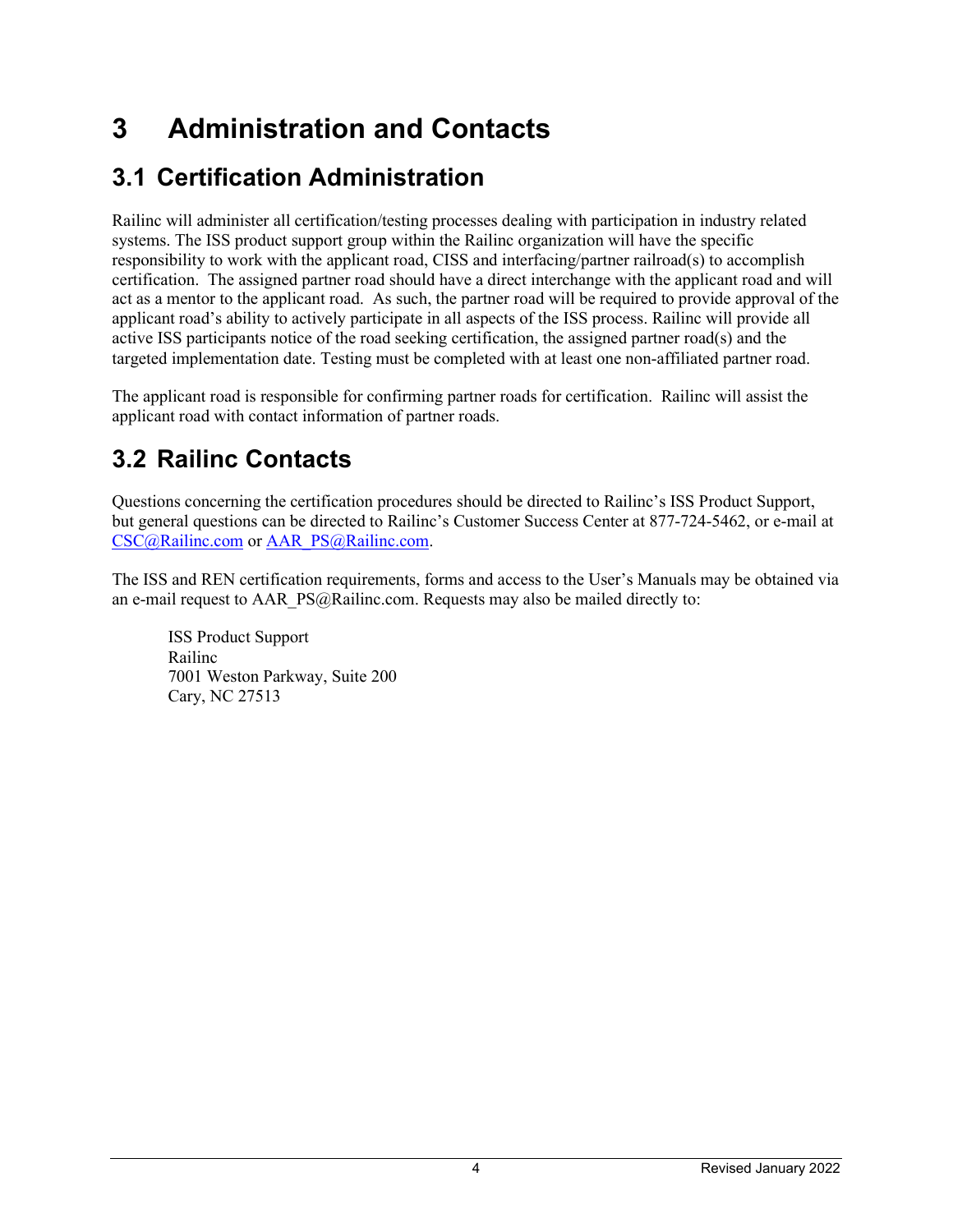## <span id="page-7-0"></span>**4 Certification Requirements**

There are four levels of certification and Railinc will determine which requirement testing will apply for each testing road applying for certification. Railroads must test in the category that fits their railroad revenue class as determined by the AAR.

- 1. **Class I Testing Requirements**—Applicable to any road (active or new) certifying that falls into the category of a Class I road as determined by AAR guidelines.
- 2. **Non-Class I Testing Requirements**—Applicable to any new non-Class I road certifying that falls into a category other than Class I road as determined by AAR guidelines.
- 3. **Non-Class I ISS Accredited Software Change/Communication Change Requirement** Applicable to any existing non-Class I road certifying that falls into a category other than Class I road as determined by AAR guidelines. The certifying road's SCAC/Road mark must be an active ISS participant.
- 4. **Software Vendors**—Applicable to any existing or new software vendor that develops or purchases an existing system/software for industry use. The software vendor must use existing ISS carriers in the certification/testing of system. Refer to Sectio[n 4.1.](#page-7-1)

### <span id="page-7-1"></span>**4.1 Software Vendor Requirements**

Software Vendors with ISS systems must be certified. Testing is required to ensure new or existing system/software adhere to AAR Railway Accounting Rules and ISS business rules. This will minimize risk to the industry. Software vendors must complete the guidelines for a software change including preliminary testing and Forward & Store testing. The software vendor must follow the guidelines outlined for applicant road.

If the applicant road receives any 997 rejects and/or 864 serious errors during preliminary testing, these items must be corrected and retransmitted for review by Railinc. Railinc is responsible for approving or rejecting preliminary testing. The primary and secondary partner roads will approve the road/software on the certification/testing requirements including Forward & Store requirements.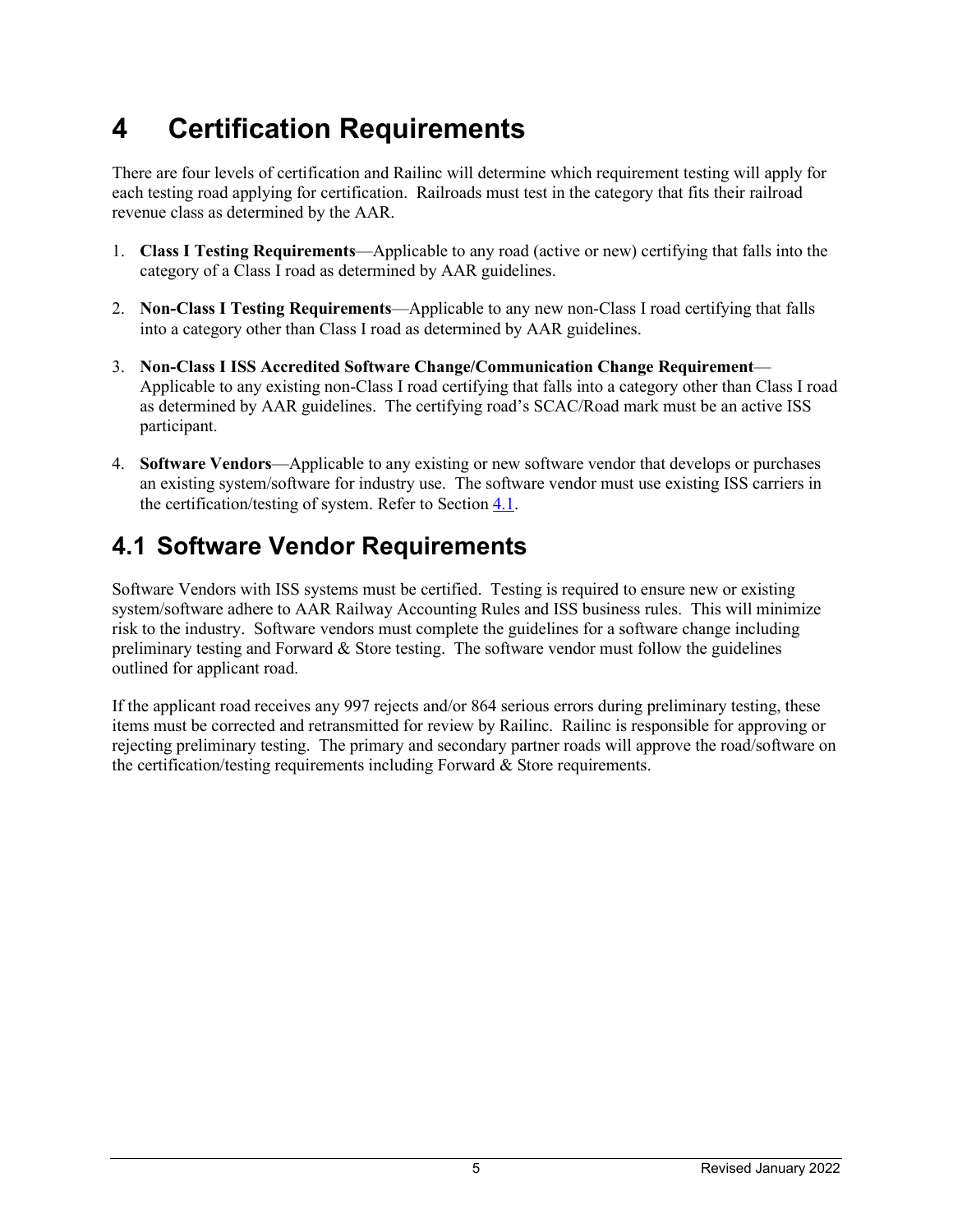## <span id="page-8-0"></span>**5 ISS Certification Procedures**

### <span id="page-8-1"></span>**5.1 Overview of Certification**

To initiate the ISS Certification Process, the certification applicant road submits required forms to Railinc Product Support-ISS. Refer to Section [5.3](#page-9-0) for a list of the forms.

The applicant road(s) representative will review the types of messages and numbers submitted, ensuring that the number of accepted and rejected messages are within the acceptable ranges. They will also ensure that the Certification applicant road transmitted all of the appropriate types of messages.

The partner road's representative(s) will evaluate the validity of the transactions submitted during the testing period. They will be responsible for checking the EDI 426 revenue waybill information, including but not limited to the divisions of monies, rates, and overall correctness of the waybill data. The primary partner road provides final approval for certification of applicant road's entrance into Central ISS process. The secondary partner road will provide comments to the team on the scenarios in which they participated with the applicant road and complete forms as required. Both the primary and secondary partner roads work as a team to state that the certification applicant road is in conformance with the ISS Requirements for Certification, and must complete the appropriate certification forms.

Railinc may need to intercede when the certification applicant road does not agree with the test results given by the partner road(s). Railinc would then review the proceedings and possibly ask for more information as is specified in the Certification Requirements Document.

After the applicant road has met the certification requirements, the partner road(s) are responsible for notifying Railinc. The testing roads should also submit to Railinc the certification forms verifying the completion of the required tasks. Railinc will not be required to review all of the details for each transaction during the testing period, but will review messages submitted.

## <span id="page-8-2"></span>**5.2 Initiate Certification**

To initiate the certification process, the applicant road must mail (or email) a request for ISS certification detailing the dates of preliminary testing, start date of certification, primary and secondary partner road and name of software for ISS. Railinc will confirm the dates with the applicant road to verify minimum requirements have been met and to schedule preliminary testing.

The request must be on company letterhead.

Mailing Address:

ISS Product Support Railinc 7001 Weston Parkway, Suite 200 Cary, North Carolina 27513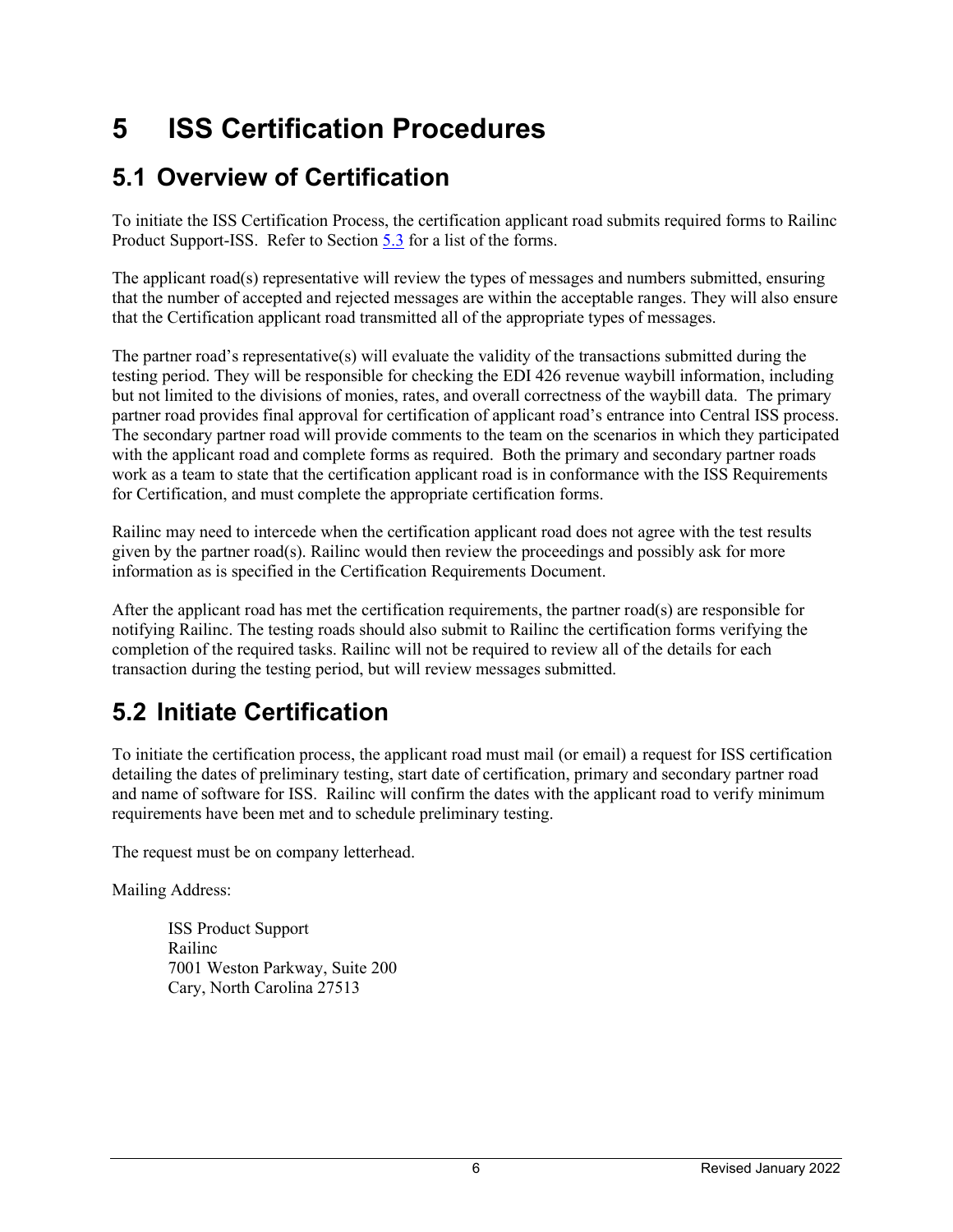## <span id="page-9-0"></span>**5.3 Required Forms for Certification**

These forms must be completed and submitted to Railinc prior to beginning certification with testing roads.

| <b>Applicant Road Forms</b> (to complete prior to starting certification):               |
|------------------------------------------------------------------------------------------|
| <b>Appendix A</b> —Certification Request Form                                            |
| <b>Appendix B</b> —Certification for Rules                                               |
| Appendix C—Certification for Data Center Security                                        |
| Appendix J—Carrier ID Table Form (One for Test and another for Production)               |
| Appendix K—Carrier Contact List Form                                                     |
| <b>Appendix L</b> —Settlement Control Form                                               |
| <b>Appendix M</b> —Certification for REN - Certification and Participation               |
| <b>Partner Road Forms</b> (to be completed at the end of certification):                 |
| Primary partner road forms to complete:                                                  |
| <b>Appendix D</b> —Certification Testing Road Check List                                 |
| <b>Appendix E</b> —Testing/Partner Road Approval                                         |
| Primary and Secondary partner road forms to complete:                                    |
| <b>Appendix F</b> —Certification Testing Road Check List (Three Roads and Rule 11)       |
| <b>Railinc Forms:</b>                                                                    |
| <b>Appendix G</b> —Certification Railinc Check List                                      |
| <b>Appendix H</b> —Industry Notification of Acceptance (After approval by partner roads) |
| <b>Exiting Forms</b>                                                                     |
| <b>Appendix I</b> — Checklist for Exiting ISS/RCH                                        |

#### <span id="page-9-2"></span>*Exhibit 1. Required Certification Forms*

#### <span id="page-9-1"></span>**5.4 Staffing**

Railinc, pursuant to its role as operator of the CISS computing and communications facility, shall provide such staff as deemed necessary for support of the certification process outlined here. This will include sufficient qualified staff to do table maintenance to enable access to ISS by newly certified railroads in a timely manner.

Railroad members of certification teams may need to use their own railroad's in-house capabilities and staff support for some phases of the certification evaluation. In addition, certain tests of the applicant railroad will require resources of other railroads. It is expected that all ISS participant railroads and applicant railroads will cooperate fully in supporting the certification process.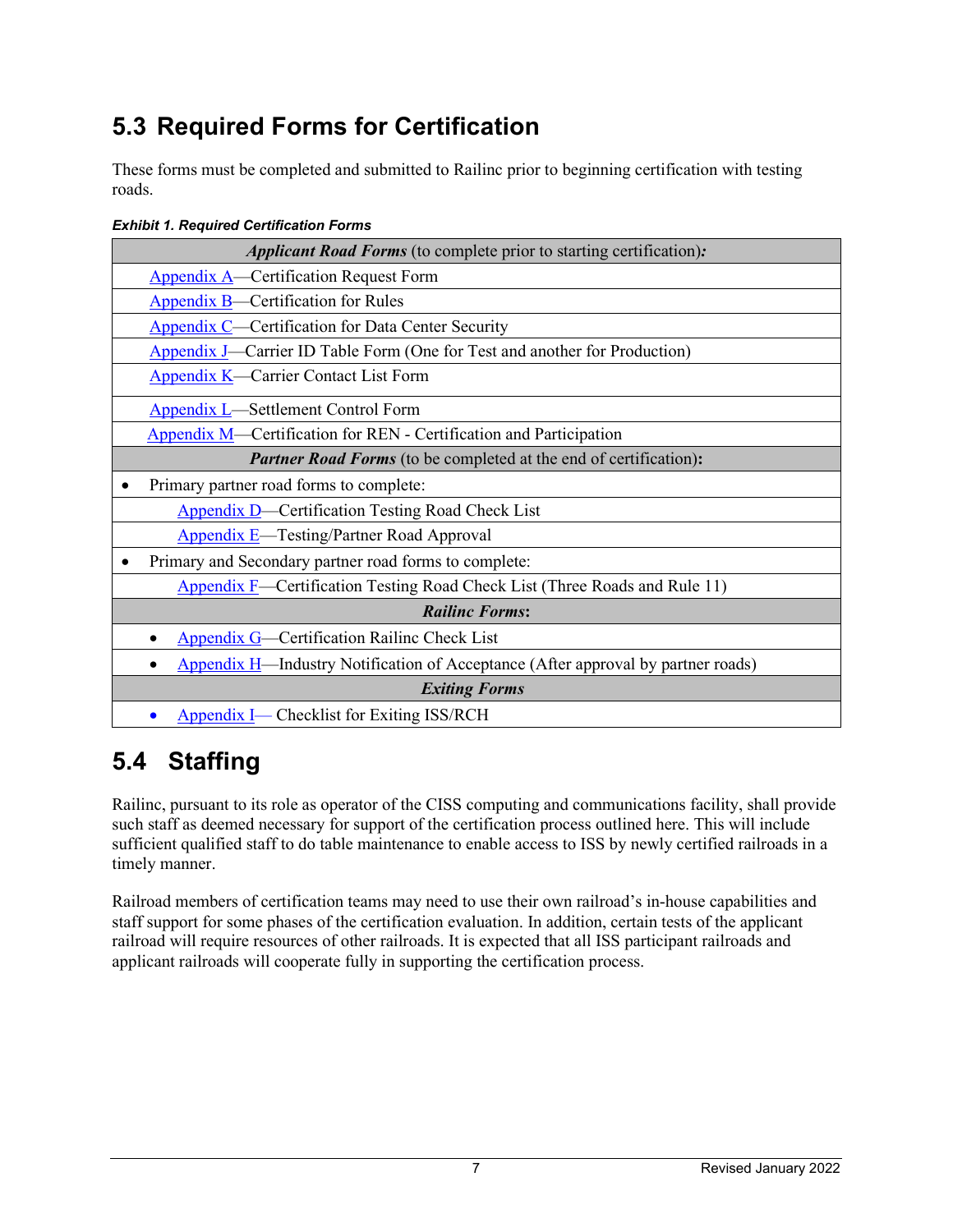## <span id="page-10-0"></span>**6 ISS Certification Test Requirements and Scenarios**

#### <span id="page-10-1"></span>**6.1 ISS Preliminary Testing**

Preliminary testing is required by the applicant road prior to starting certification. This will establish that a railroad is able to send and receive the pertinent EDI transactions that comprise ISS. Moreover, test results must demonstrate that a railroad is able to achieve a level of data quality with respect to data values such as rail station name, junction, and other data subject to Industry Reference File edit checks that supports the error-free objective. All railroads are strongly encouraged to use available Industry Reference Files to avoid CISS edit rejections.

The CISS System provides several mechanisms for testing. Such tests include, but are not limited to:

- 1. Test of communications and account with Railinc.
- 2. Independent test of communication and/or EDI with Railinc using test system region 'ISSV' (mirror image of production edits).
- 3. Validate IRF data for certification purposes. ISSV will validate IRF data against production information.

Railinc's ISS Product Support will assist railroads in establishing an account, and in getting access permission for use of the ISSV carrier test region.

#### <span id="page-10-2"></span>**6.2 ISS Preliminary Testing Requirements**

Preliminary testing must be completed prior to certification. Carriers must complete the scenarios to meet the requirements as noted below. The requirements are the minimum required for preliminary testing.

If the applicant road will utilize EDI 996 Report requests, the road must complete the test cases below related to EDI 996 during preliminary testing. Carriers utilizing the EDI 996 are required to notify Railinc prior to preliminary testing. Railinc will verify the completion of these requirements prior to applicant road starting certification.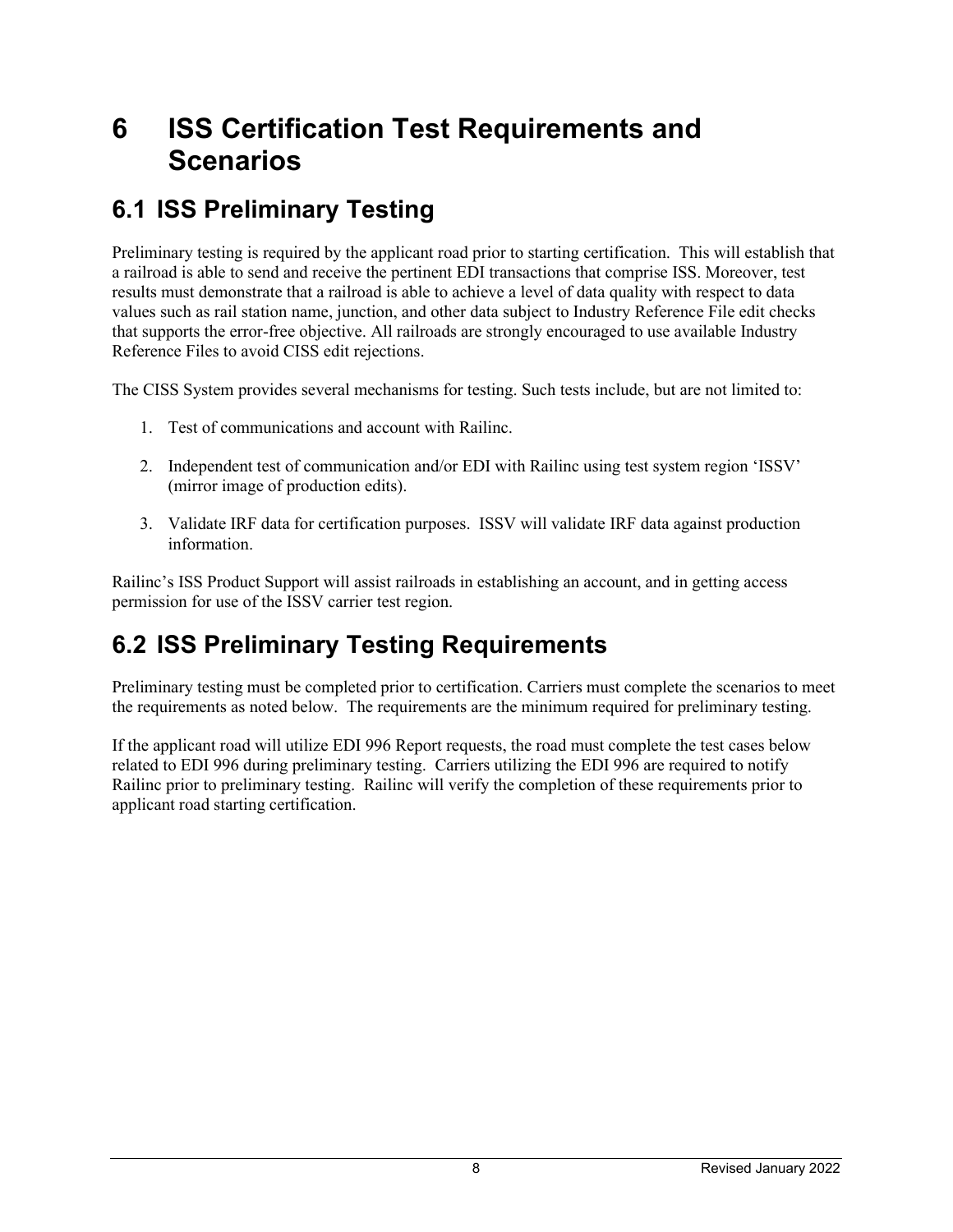|    | <b>Preliminary Testing</b>                                                                                          | <b>Success Criteria</b>                                                                                                                                            | <b>Class I</b><br><b>Test Volume</b><br>Required                                                 | <b>Non-Class I</b><br><b>Test Volume</b><br><b>Required</b>                                      | <b>Non-Class I Software</b><br><b>Change/Communication</b><br><b>Change Only</b>              |
|----|---------------------------------------------------------------------------------------------------------------------|--------------------------------------------------------------------------------------------------------------------------------------------------------------------|--------------------------------------------------------------------------------------------------|--------------------------------------------------------------------------------------------------|-----------------------------------------------------------------------------------------------|
| 1. | Successful transmit 426<br>transactions to ISSV.<br>Errors should be<br>corrected and/or<br>discussed with Railinc. | Validate errors with<br>Railinc                                                                                                                                    | 15                                                                                               | 10                                                                                               | 5                                                                                             |
| 2. | Validate IRF data during<br>preliminary testing.                                                                    | Report discrepancies to<br>Railine for further<br>discussion.                                                                                                      | 5                                                                                                | 3                                                                                                | $\overline{2}$                                                                                |
| 3. | Applicant road issues<br>report request (s)<br>This is an EDI 996<br>Report Request.                                | Applicant road can send<br>request for each report<br>type.<br>Applicant road should<br>complete this test case if<br>EDI 996 will be utilized<br>at their road.   | Optional - Should<br>be done in<br>preliminary testing<br>but not required for<br>certification. | Optional - Should<br>be done in<br>preliminary testing<br>but not required for<br>certification. | Optional - Should be done<br>in preliminary testing but<br>not required for<br>certification. |
| 4. | Railinc send reports<br>Railinc responds with an<br>EDI 864 message<br>detailing the requested<br>information.      | Applicant road can<br>accept response from<br>each 7c request<br>Applicant road should<br>complete this test case if<br>EDI 996 will be utilized<br>at their road. | Optional-Should<br>be done in<br>preliminary testing<br>but not required for<br>certification.   | Optional-Should<br>be done in<br>preliminary testing<br>but not required for<br>certification.   | Optional-Should be done in<br>preliminary testing but not<br>required for certification.      |

<span id="page-11-2"></span>*Exhibit 2. ISS Preliminary Testing Requirements*

### <span id="page-11-0"></span>**6.3 ISS Certification Requirements**

Applicant roads must complete requirements for Forward and Store testing in addition to the certification requirements. This will allow the partner roads to validate that carriers have the ability to send and receive EDI 417 data which is a requirement for ISS participation. Forward and Store testing will be completed during the certification testing with the primary partner road.

The tables on the following pages provide requirements for ISS certification. The right columns represent the test requirements for Class I, Non-Class I, and Non-Class I railroads making software/communication changes.

All test cases must be completed by applicant road regardless of their use of three road and/or Rule 11 traffic.

Test plans must be completed by applicant road prior to beginning certification. Contact Railinc for more information and suggested template(s).

#### <span id="page-11-1"></span>**6.3.1 Forward and Store Participation**

Carriers who wish to participate in ISS must send EDI 417 waybills to Forward and Store. The certification applicant road must transmit EDI 417 information to the Forward and Store test system for validation by the primary partner road. Once complete, the certification applicant road must send notification to Railinc verifying their intent to participate in the Forward and Store test and production systems. The certification applicant road should contact Railinc's ISS Product Support for validation that the Forward and Store test system is available.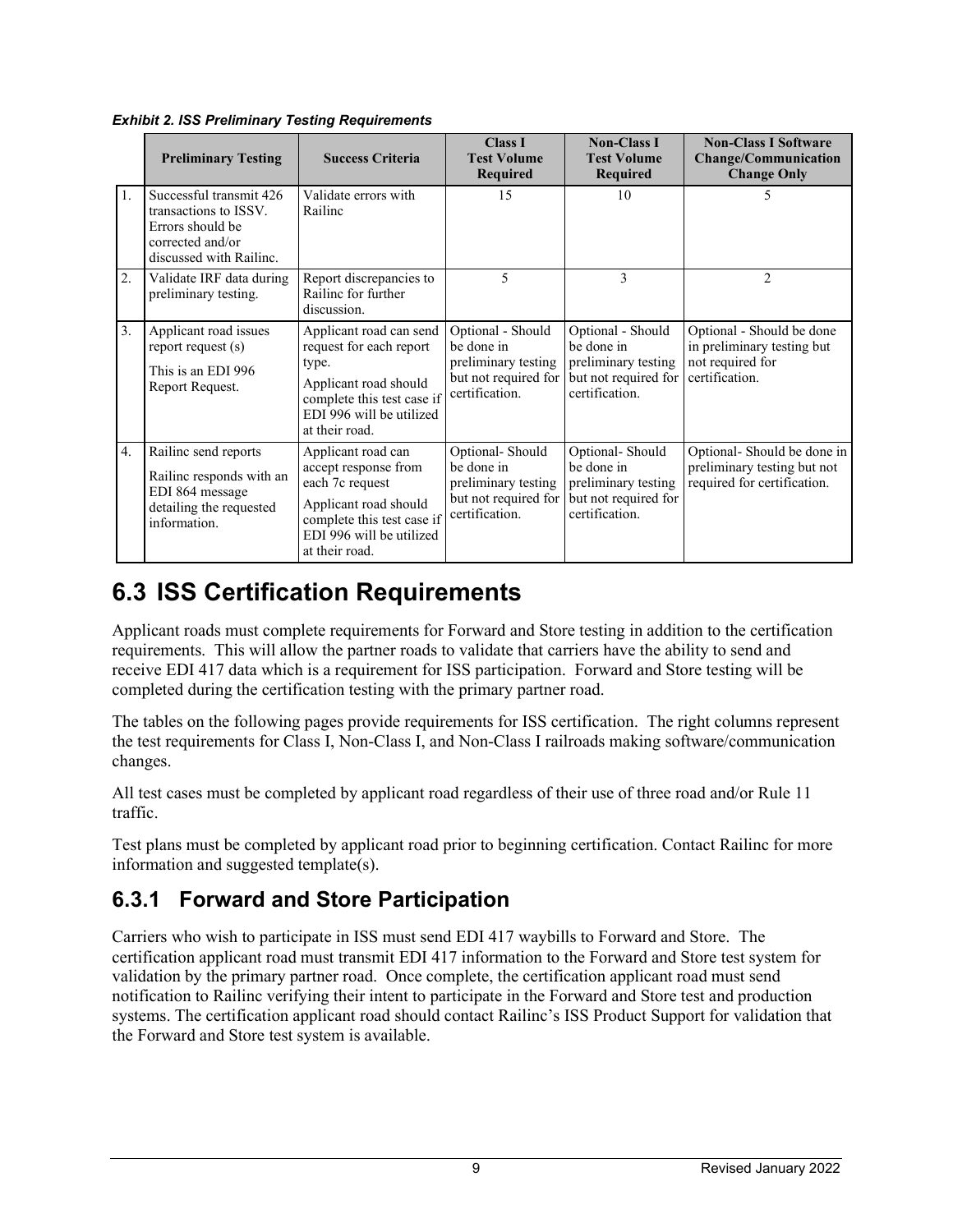| <b>Forward and Store</b><br><b>Testing</b>                                                                                                                                                                                                          | <b>Success Criteria</b>                                                                                                                          | <b>Class I Test</b><br><b>Minimum</b><br><b>Volume Required</b> | <b>Non-Class I Test</b><br><b>Minimum</b><br><b>Volume Required</b> | <b>Non-Class I</b><br><b>Software Change/</b><br>Communication<br><b>Change Only</b> |
|-----------------------------------------------------------------------------------------------------------------------------------------------------------------------------------------------------------------------------------------------------|--------------------------------------------------------------------------------------------------------------------------------------------------|-----------------------------------------------------------------|---------------------------------------------------------------------|--------------------------------------------------------------------------------------|
| Test road demonstrates<br>ability to send data to<br>Forward and Store<br>(EDI 417).<br>After completion, road must<br>send letter indicating its<br>intent to participate in test<br>and production Forward and<br>Store on company<br>letterhead. | Primary partner road<br>evaluates applicant<br>roads ability to send a<br>mixture of single car,<br>multi-car and Rule 11<br>EDI <sub>417s</sub> | 10                                                              |                                                                     |                                                                                      |

<span id="page-12-3"></span>*Exhibit 3. ISS Forward & Store Testing Requirements*

### <span id="page-12-0"></span>**6.4 REN Certification and Participation**

Carriers who wish to participate in ISS must also participate in REN. The ISS applicant road must go through REN Certification for validation by the test partner that the REN send rates are transmitted with the correct data. Once complete, the ISS applicant road must confirm with Railinc their intent to update and keep current all published rates. This information will be communicated to all ISS participants once the applicant road completes the ISS Certification process.

### <span id="page-12-1"></span>**6.5 ISS Certification Test Requirements**

Note test cases 1 through 4 must be met for all submitted test cases by the certification applicant road. The minimum requirements are noted for each category. Beginning with test case 5, the certification applicant's understanding of ISS and its various rules is tested by completing the test cases as noted and approved by the partner road(s).

#### <span id="page-12-2"></span>**6.5.1 ISS Certification Requirements**

|    | <b>ISS Requirement/Test</b>                                                                                                                                                                                                                                | <b>Success Criteria</b>                                                                                                                       | <b>Class I</b><br><b>Test Volume</b><br><b>Required</b> | <b>Non-Class I</b><br><b>Test Volume</b><br>Required | <b>Non-Class I</b><br><b>Software</b><br><b>Change Only</b> |
|----|------------------------------------------------------------------------------------------------------------------------------------------------------------------------------------------------------------------------------------------------------------|-----------------------------------------------------------------------------------------------------------------------------------------------|---------------------------------------------------------|------------------------------------------------------|-------------------------------------------------------------|
| 1. | Transmit 426 Transaction Set<br>without syntax rejection $(100\%$<br>accuracy).<br>The volume total count will be<br>dispersed among the following<br>test cases. Any remaining<br>volume total count must be<br>transmitted and pass success<br>criteria. | 100% 997 Acceptance<br>generated by ISS Central<br>Partner road(s) will decide if<br>errors warrant restarting or<br>continuing certification | 40                                                      | 20                                                   |                                                             |
| 2. | Transmit 426 Transaction Set to<br>Central ISS                                                                                                                                                                                                             | WB Acknowledgement<br>generated by ISS                                                                                                        | 40                                                      | 20                                                   |                                                             |

<span id="page-12-4"></span>*Exhibit 4. ISS Certification Requirements*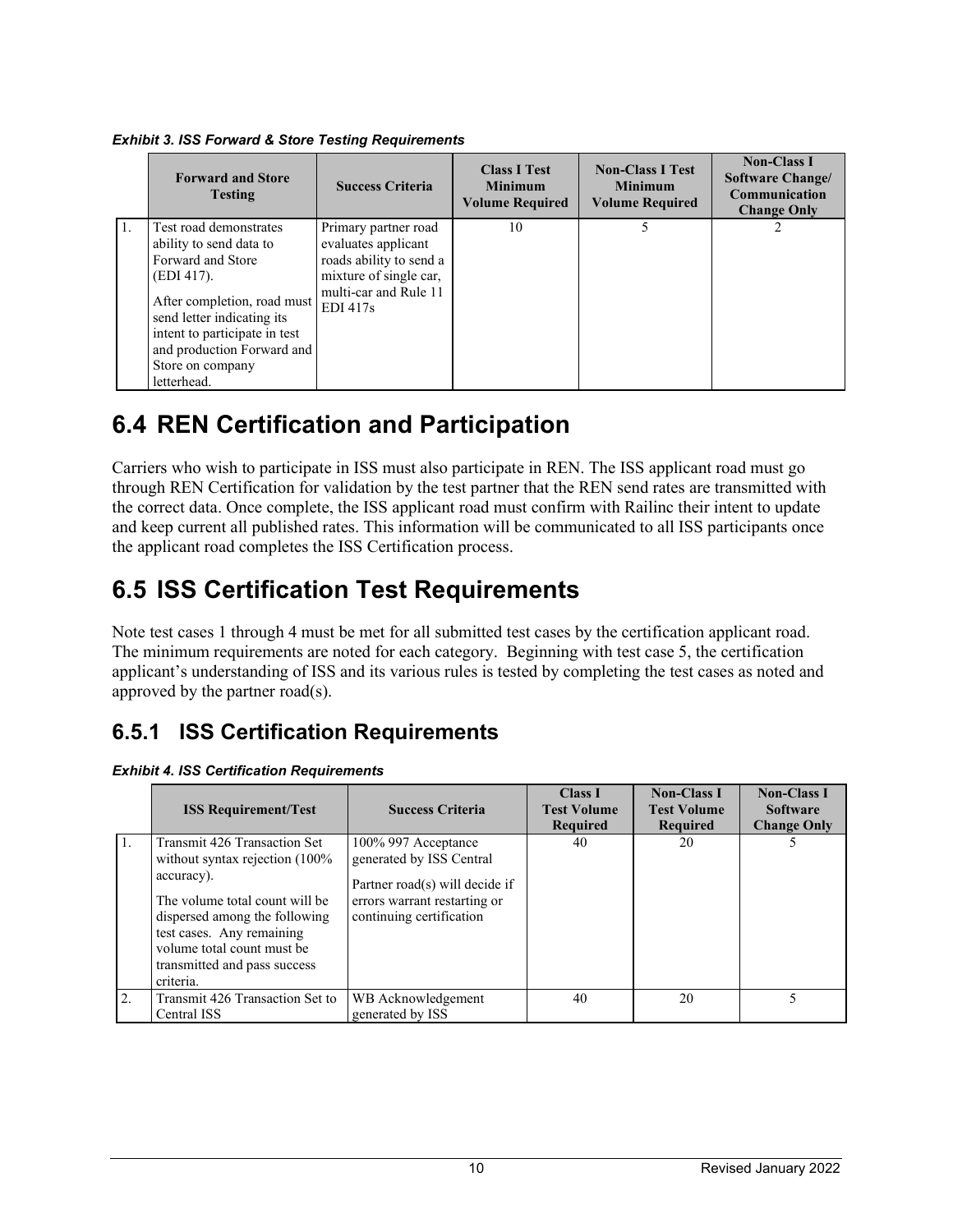|     | <b>ISS Requirement/Test</b>                                                                                                            | <b>Success Criteria</b>                                                                                                                                                                                                 | <b>Class I</b><br><b>Test Volume</b><br>Required | <b>Non-Class I</b><br><b>Test Volume</b><br>Required | <b>Non-Class I</b><br><b>Software</b><br><b>Change Only</b> |
|-----|----------------------------------------------------------------------------------------------------------------------------------------|-------------------------------------------------------------------------------------------------------------------------------------------------------------------------------------------------------------------------|--------------------------------------------------|------------------------------------------------------|-------------------------------------------------------------|
| 3.  | Number of application/edit<br>rejects from No. 2 is below<br>allowable maximum. Zero<br>syntax rejections.                             | The limitation of 864 serious<br>errors is noted the columns<br>for each category. This is the<br>mandatory limit.                                                                                                      | 4                                                | 2                                                    |                                                             |
|     |                                                                                                                                        | Certifying road will decide if<br>errors warrant restarting or<br>continuing certification.                                                                                                                             |                                                  |                                                      |                                                             |
| 4.  | All rejects from No. 3<br>resubmitted and accepted within<br>time limit                                                                | 3-day time limit for<br>correcting rejections.<br>Applicant road must provide                                                                                                                                           |                                                  |                                                      |                                                             |
| 5.  | Use ISSV for test with<br>connecting or partner railroad(s)                                                                            | transmission information to<br>Railine for verification.<br>(See tests a-i below)                                                                                                                                       |                                                  |                                                      |                                                             |
| 5a. | that is already certified for ISS.<br>Send 'OR' 426 messages via<br>ISSV to partner railroad.                                          | 100% of WBs received are<br>reviewed by partner road.<br>Partner and test road must<br>agree that waybill data is<br>valid for test purposes,<br>regardless of possible dispute<br>on rates/divisions or other<br>data. | 40                                               | 20                                                   | 5                                                           |
| 5b. | Given test URRWINs of (5a),<br>partner railroad sends opinions<br>through ISSV. Applicant<br>railroad concurs to opinions<br>received. | Concurrences (CO) for 5a<br>opinions sent are received by<br>partner railroad.                                                                                                                                          | At least 3                                       | At least 2                                           |                                                             |
| 5c. | Issue second opinion for<br>URRWINs originally issued<br>(typical of a correction to an<br>'OR' waybill).                              | Partner road receives proper<br>opinions                                                                                                                                                                                | At least 3                                       | At least 2                                           |                                                             |
| 5d. | Issue 'MD' date change for at<br>least one URRWIN.                                                                                     | Partner road receives                                                                                                                                                                                                   | $\mathbf{1}$                                     | $\mathbf{1}$                                         |                                                             |
| 5e. | Partner road send 'MD' date<br>change message, and Applicant<br>road issues date change<br>concurrence.                                | Partner road receives ISS date<br>change corresponding to its<br>proposal for all proposals<br>made.                                                                                                                    | 1                                                | 1                                                    |                                                             |
| 5f. | Applicant road issues delete<br>from route for the partner road.                                                                       | Partner road receives delete<br>from route message.                                                                                                                                                                     | 5                                                | 2                                                    |                                                             |
| 5g. | Partner road issues delete from<br>route for the testing road.                                                                         | Applicant road receives delete<br>from route message.                                                                                                                                                                   | 5                                                | $\overline{2}$                                       |                                                             |
| 5h. | Applicant road sends CH<br>message to partner road.                                                                                    | Partner road receives CH<br>message and issues CO.                                                                                                                                                                      | 5                                                | $\overline{c}$                                       |                                                             |
| 5i. | Partner road sends CH message.                                                                                                         | Applicant road responds to<br>CH with CO.                                                                                                                                                                               | $\overline{2}$                                   | $\overline{2}$                                       |                                                             |
| 6.  | Partner road sends challenge<br>messages to Applicant road in<br>ISSV.                                                                 | (See specific requirements in<br>a-d below)                                                                                                                                                                             | 10                                               | $\mathfrak{Z}$                                       |                                                             |
| 6a. | Appropriate response is received<br>for all Challenge URRWINs.                                                                         | 100% get CA, OP or CO.<br>Applicant road must respond<br>to all waybills submitted for<br>6a with a CA, OP or CO. The<br>minimum requirement is<br>noted for each category.                                             |                                                  |                                                      |                                                             |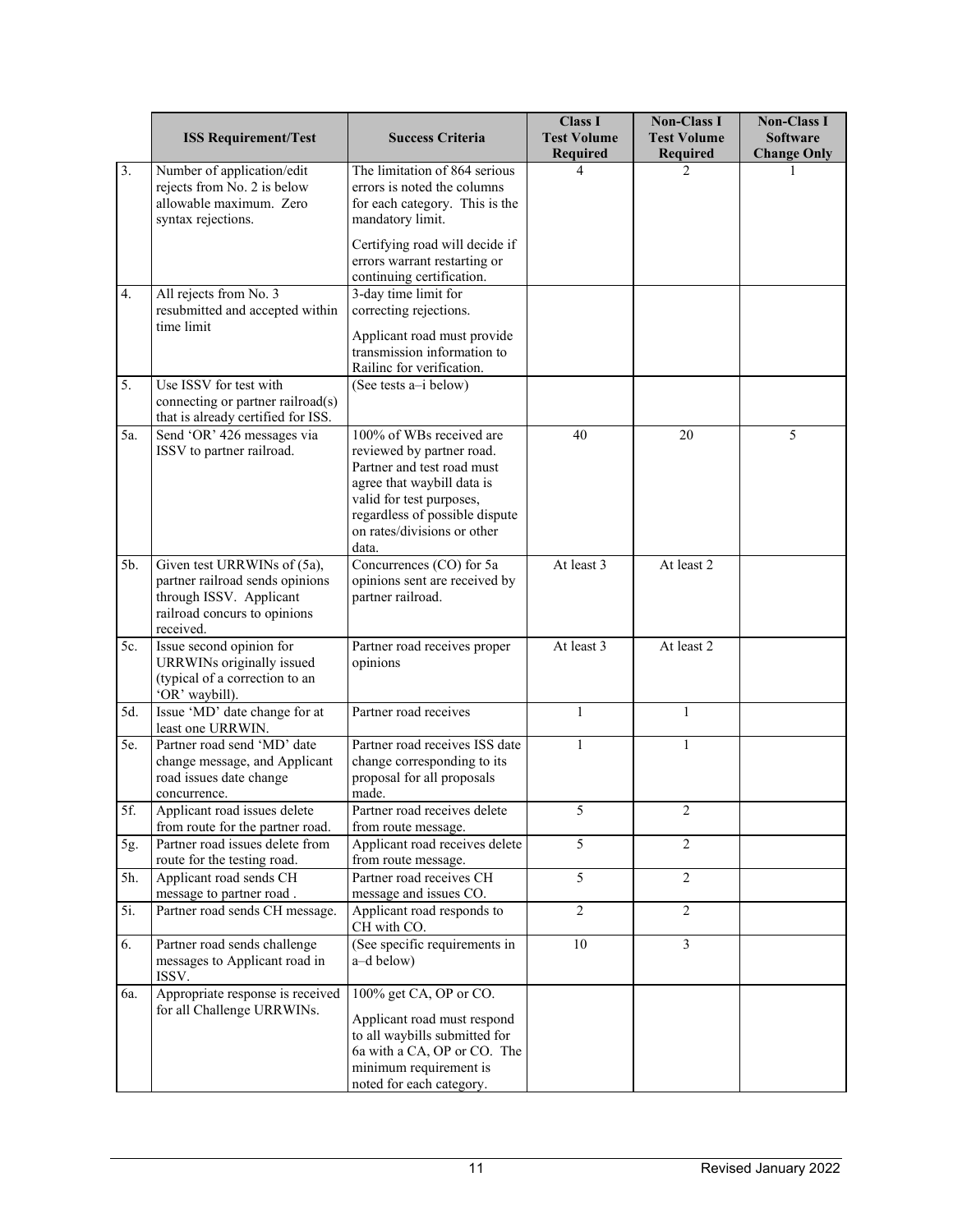|                 | <b>ISS Requirement/Test</b>                                                                                                                   | <b>Success Criteria</b>                                                                                                                    | <b>Class I</b><br><b>Test Volume</b><br>Required                           | <b>Non-Class I</b><br><b>Test Volume</b><br><b>Required</b> | <b>Non-Class I</b><br><b>Software</b><br><b>Change Only</b> |
|-----------------|-----------------------------------------------------------------------------------------------------------------------------------------------|--------------------------------------------------------------------------------------------------------------------------------------------|----------------------------------------------------------------------------|-------------------------------------------------------------|-------------------------------------------------------------|
| 6b.             | Challenges are Canceled (CA)                                                                                                                  | Applicant road responds with<br>Cancels (CA)                                                                                               | At least 2                                                                 | At least 1                                                  |                                                             |
| 6c.             | Concurred (CO) messages are<br>sent                                                                                                           | Applicant road responds with<br>Concurrences (CO)                                                                                          | At least 2                                                                 | At least 1                                                  |                                                             |
| 6d.             | Opinion (OP) messages are sent                                                                                                                | Applicant road responds with<br>Opinions (OP)                                                                                              | At least 2                                                                 | At least 1                                                  |                                                             |
| 7.              | Railine monitors/facilitates test<br>of reports and messages.                                                                                 | (See tests a-d below)                                                                                                                      |                                                                            |                                                             |                                                             |
|                 | A fax or email is required from<br>Applicant road to confirm<br>completion of these<br>requirements. Contact Railinc<br>for more information. |                                                                                                                                            |                                                                            |                                                             |                                                             |
| 7a.             | Concurrence Tracer                                                                                                                            | Applicant road can accept<br>EDI message.                                                                                                  | 1                                                                          | 1                                                           | 1                                                           |
|                 |                                                                                                                                               | EDI hardcopy of Tracer<br>message is needed by Railinc.<br>See requirement for each<br>category.                                           |                                                                            |                                                             |                                                             |
| 7b.             | Settlement Acknowledgment                                                                                                                     | Applicant road can accept<br>EDI message.                                                                                                  | 10                                                                         | $\overline{2}$                                              | 1                                                           |
|                 |                                                                                                                                               | EDI hardcopy of at least one<br>Settlement Acknowledgement<br>message is needed by Railinc.<br>See requirement for each<br>category. ZR*K* |                                                                            |                                                             |                                                             |
| 7c.             | Daily Funds Transfer<br>This is the Daily Settlement                                                                                          | Applicant road can accept<br>EDI message.                                                                                                  | 1                                                                          | 1                                                           | 1                                                           |
|                 | Report.                                                                                                                                       | EDI hardcopy of Daily<br>Settlement Report message is<br>needed by Railinc. See<br>requirement for each<br>category.                       |                                                                            |                                                             |                                                             |
| 7d.             | 2-day 'Recap' Funds Transfer<br>Report                                                                                                        | Applicant road can accept<br>EDI and process correct<br>report.                                                                            | 1                                                                          | 1                                                           | 1                                                           |
|                 | This is the Funds Transfer<br>Notification Report.                                                                                            | EDI hardcopy Funds Transfer<br>Notification message is<br>needed by Railinc. See<br>requirement for each<br>category.                      |                                                                            |                                                             |                                                             |
| $8\phantom{.0}$ | Testing for 3 or more roads<br>movement.                                                                                                      | See requirements below                                                                                                                     |                                                                            |                                                             |                                                             |
| 8a.             | Applicant road sends 426 'OR'<br>waybills for movements<br>involving 3 (or more) roads,<br>including partner roads, to ISSV                   | Partner roads evaluate per 5a<br>criteria. Partner road(s)<br>involved in certification must<br>complete Form H.                           | 3                                                                          | $\overline{2}$                                              |                                                             |
| 8b.             | Partner road sends legitimate<br>426 CH waybills involving 3 or<br>more roads which include the<br>Applicant road.                            | Applicant road concurs,<br>cancels, and/or sends<br>opinions for all.                                                                      | 3<br>At least 1 CO,<br>CA and/or OP<br>response type<br>sent by test road. | $\overline{2}$                                              |                                                             |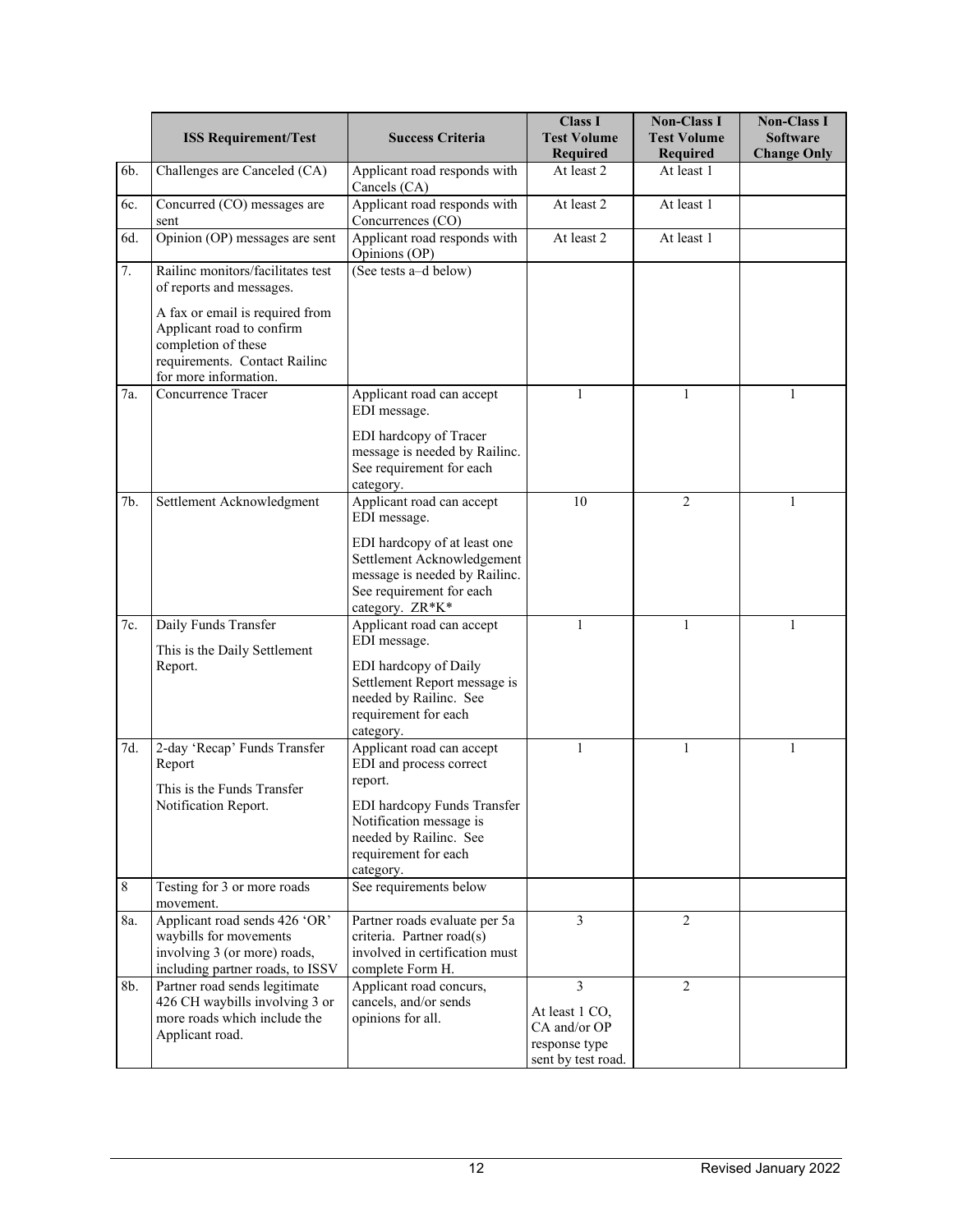|      | <b>ISS Requirement/Test</b>                                                                                                                                                                                                                                            | <b>Success Criteria</b>                                                                                                                                                                          | <b>Class I</b><br><b>Test Volume</b><br><b>Required</b>                                                                                     | <b>Non-Class I</b><br><b>Test Volume</b><br><b>Required</b>                                                                                 | <b>Non-Class I</b><br><b>Software</b><br><b>Change Only</b> |
|------|------------------------------------------------------------------------------------------------------------------------------------------------------------------------------------------------------------------------------------------------------------------------|--------------------------------------------------------------------------------------------------------------------------------------------------------------------------------------------------|---------------------------------------------------------------------------------------------------------------------------------------------|---------------------------------------------------------------------------------------------------------------------------------------------|-------------------------------------------------------------|
| 8c.  | Partner road sends OR waybills<br>for movements involving 3 or<br>more roads which include the<br>Applicant road.                                                                                                                                                      | Applicant road concurs,<br>cancels, and/or sends<br>opinions for all.                                                                                                                            | 3<br>At least 1 CO,<br>CA and/or OP<br>response type<br>sent by test road.                                                                  | $\mathcal{L}$                                                                                                                               |                                                             |
| 9.   | Two (2) Road Rule 11<br>Notification Test                                                                                                                                                                                                                              |                                                                                                                                                                                                  |                                                                                                                                             |                                                                                                                                             |                                                             |
| 9a.  | Applicant road demonstrates<br>ability to send Rule 11 Notify to<br>partner road appropriately                                                                                                                                                                         | Partner road evaluates per 5a<br>criteria                                                                                                                                                        | 3                                                                                                                                           | $\overline{2}$                                                                                                                              |                                                             |
| 9b.  | Partner road sends Rule 11<br>notify 'OR' waybills to test road                                                                                                                                                                                                        | Applicant road sends CO                                                                                                                                                                          | 3                                                                                                                                           | $\overline{2}$                                                                                                                              |                                                             |
| 10.  | Three (3) Road Rule 11<br>Notification Test                                                                                                                                                                                                                            | Form H from partner roads is<br>required prior to production<br>implementation.                                                                                                                  |                                                                                                                                             |                                                                                                                                             |                                                             |
| 10a. | Applicant road demonstrates<br>ability to send Rule 11 Notify to<br>partner road appropriately that<br>contains three roads                                                                                                                                            | Partner road evaluates per 5a<br>criteria                                                                                                                                                        | 3                                                                                                                                           | $\overline{2}$                                                                                                                              |                                                             |
| 10b. | Applicant road demonstrates<br>ability to send Rule 11 'Child'<br>revenue waybill                                                                                                                                                                                      | Partner road evaluates per 5a<br>criteria                                                                                                                                                        | 3                                                                                                                                           | $\overline{2}$                                                                                                                              |                                                             |
| 10c. | Partner road sends Rule 11<br>Notify 'OR' waybills to test road                                                                                                                                                                                                        | Applicant road sends CO                                                                                                                                                                          | 3                                                                                                                                           | $\overline{2}$                                                                                                                              |                                                             |
| 10d. | Applicant road demonstrates<br>ability to change trend                                                                                                                                                                                                                 | Partner road evaluates for<br>correct ISS procedure and<br>messages such as Cancel, for<br>test purposes, accuracy of<br>Rule 11/through status not<br>evaluated.                                | Scenario 1: One<br>$(1)$ through<br>move to Rule 11<br>with child<br>revenue waybill.<br>Scenario 2:<br>One (1) Rule 11<br>case to through. | Scenario 1: One<br>$(1)$ through<br>move to Rule 11<br>with child<br>revenue waybill.<br>Scenario 2:<br>One (1) Rule 11<br>case to through. |                                                             |
| 10e. | Applicant road demonstrates<br>ability to respond to change of<br>trend.<br>Partner road changes trend of<br>through bill to Rule 11, and<br>Applicant road responds with<br>cancel, concur, etc. to bring<br>about settlement without dispute<br>over Rule 11 status. | Partner road evaluates for<br>correct ISS procedure and<br>null settlement of initial<br><b>URRWIN</b><br>Applicant road will initiate<br>the waybill and partner road<br>will change the trend. | Scenario 1: One<br>$(1)$ through<br>move to Rule 11<br>with child<br>revenue waybill.<br>Scenario 2:<br>One (1) Rule 11<br>case to through. | Scenario 1: One<br>(1) through<br>move to Rule 11<br>with child<br>revenue waybill.<br>Scenario 2:<br>One (1) Rule 11<br>case to through.   |                                                             |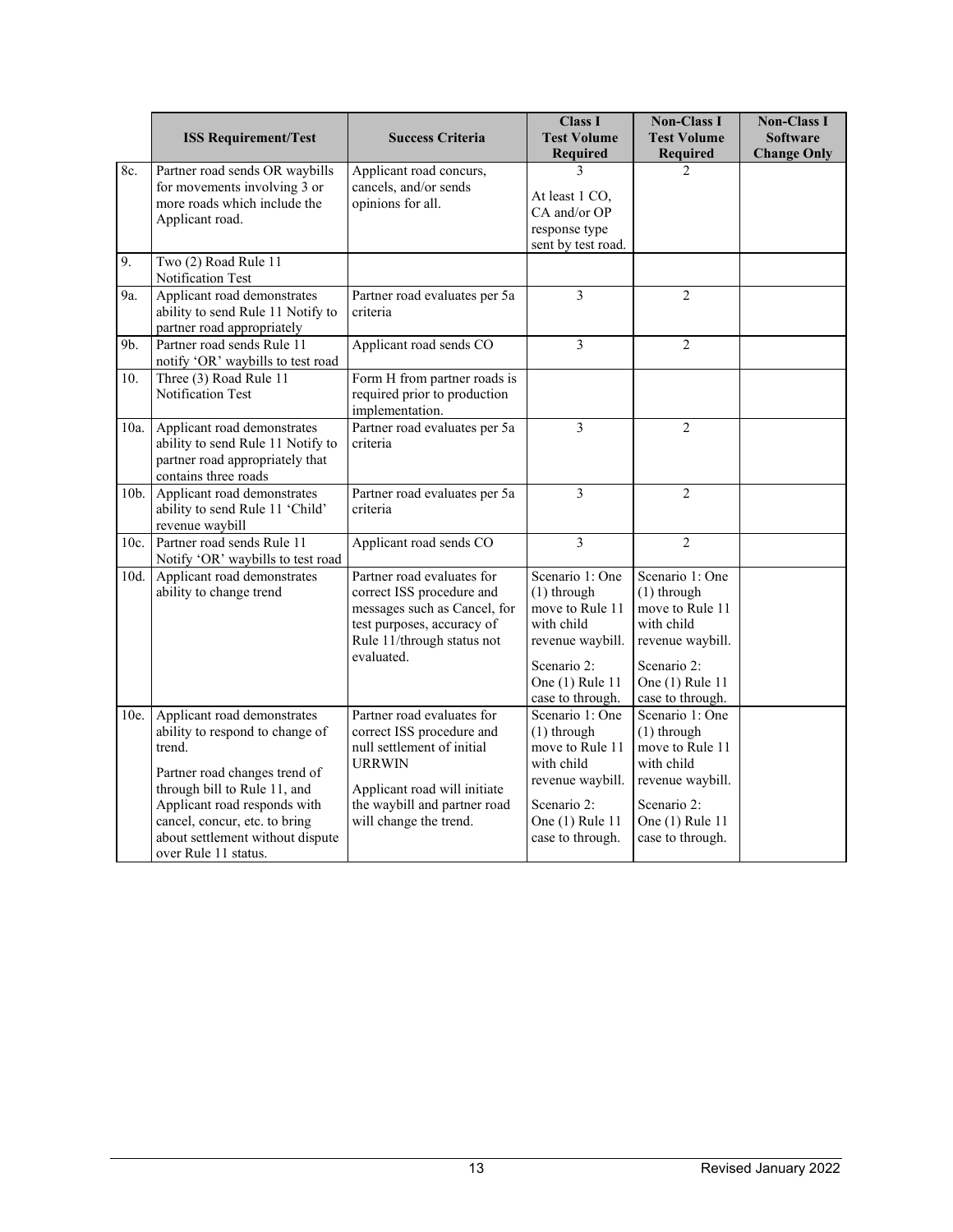### <span id="page-16-0"></span>**6.6 Activating Participation in ISS**

Upon successful completion of the certification process, the applicant road will be scheduled for an orderly transition into the ISS process. Roads will become active on the first day of the month. Railinc will issue a formal notification to all ISS participating roads, **at least 60 calendar days** prior to the day of implementation, *advising the targeted date of implementation, the applicant road's name and SCAC*. Once the partner roads(s) have approved by the applicant roads admission to CISS production, Railinc will e-mail notification to the industry *advising date of production implementation, road SCAC, ISS Contact Person for road, phone number, email address and full mailing address*.

Railinc's ISS Product Support must receive all required ISS forms by designated timeline. A copy of the ISS Official Forms and all required RCH forms must be received by the appropriate persons at Railinc before production implementation. Please contact ISS Product Support and Manager of the Railroad Clearinghouse for more details.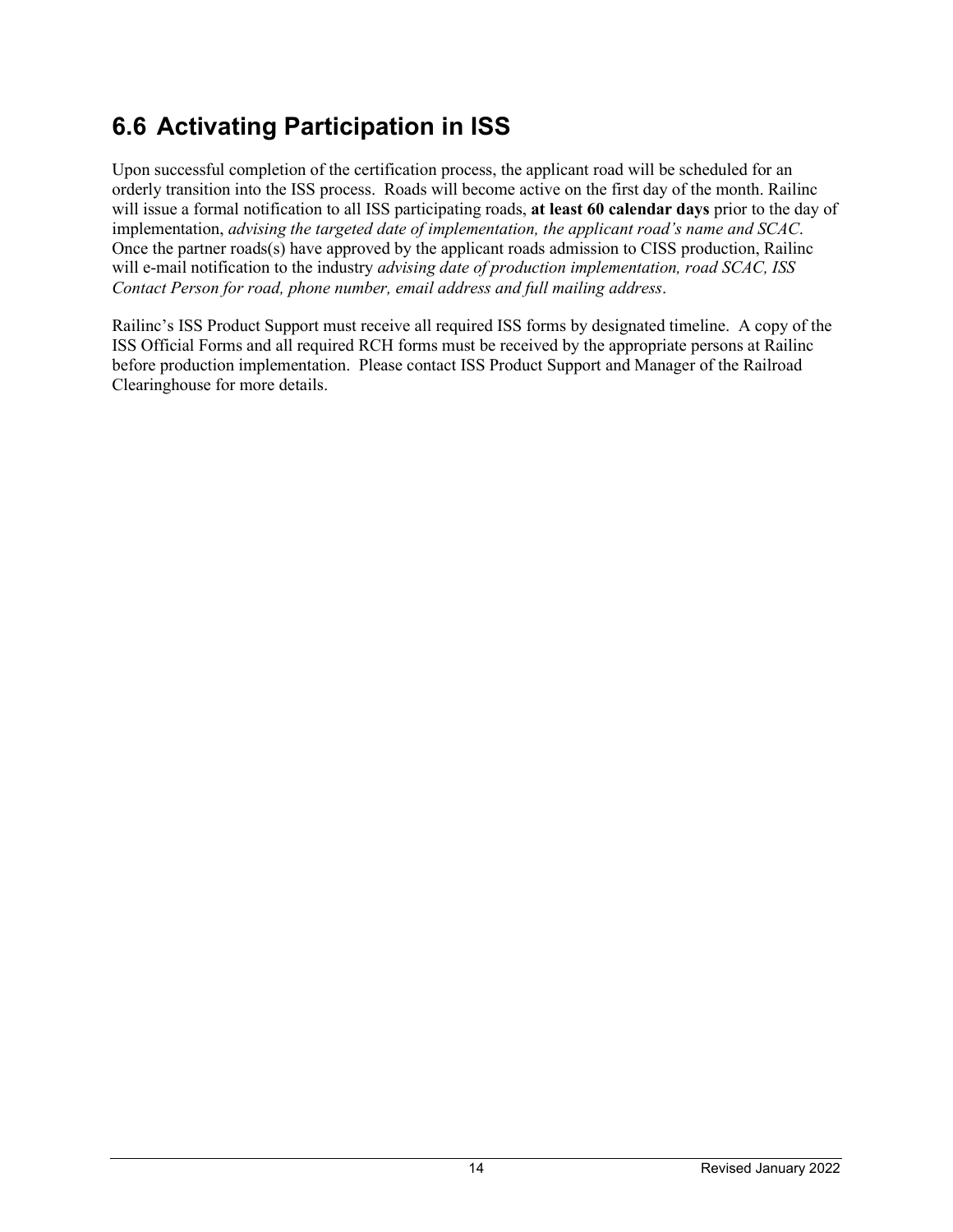## <span id="page-17-0"></span>**7 Exiting the ISS and RCH Participation**

Carriers wishing to exit the ISS/RCH process must provide notification on company letterhead **at least 30 calendar days prior to the requested expiration date.** The letter should provide the exiting carrier's name, address, phone number, rule 260 number and Standard Carrier Alpha Code (SCAC). The carriers will provide the reason for exiting the ISS/RCH process (this information will not be distributed to the industry). The letter must be signed by authorized personnel. Notification must be sent to Railinc's ISS Product Support - and Manager of the Railroad Clearinghouse.

Carriers are only allowed to exit the ISS/RCH process on the last day of the calendar month after the 30 day requirement has been met. In addition, the exiting carrier is required to maintain the ISS/RCH software and connectivity for a period of 14 months after termination to support revenue settlement processes for waybills dated prior to ISS termination.

Once Railinc receives the official notice, the carrier must complete the Decertification form. The form advises the carrier of the items to complete in order to minimize risk of errant waybills after the expiration date. The Decertification form must be completed, signed by authorized personnel by the exiting carrier, and sent to Railinc's ISS Product Support.

A copy of the Decertification form is located i[n Appendix I.](#page-26-0)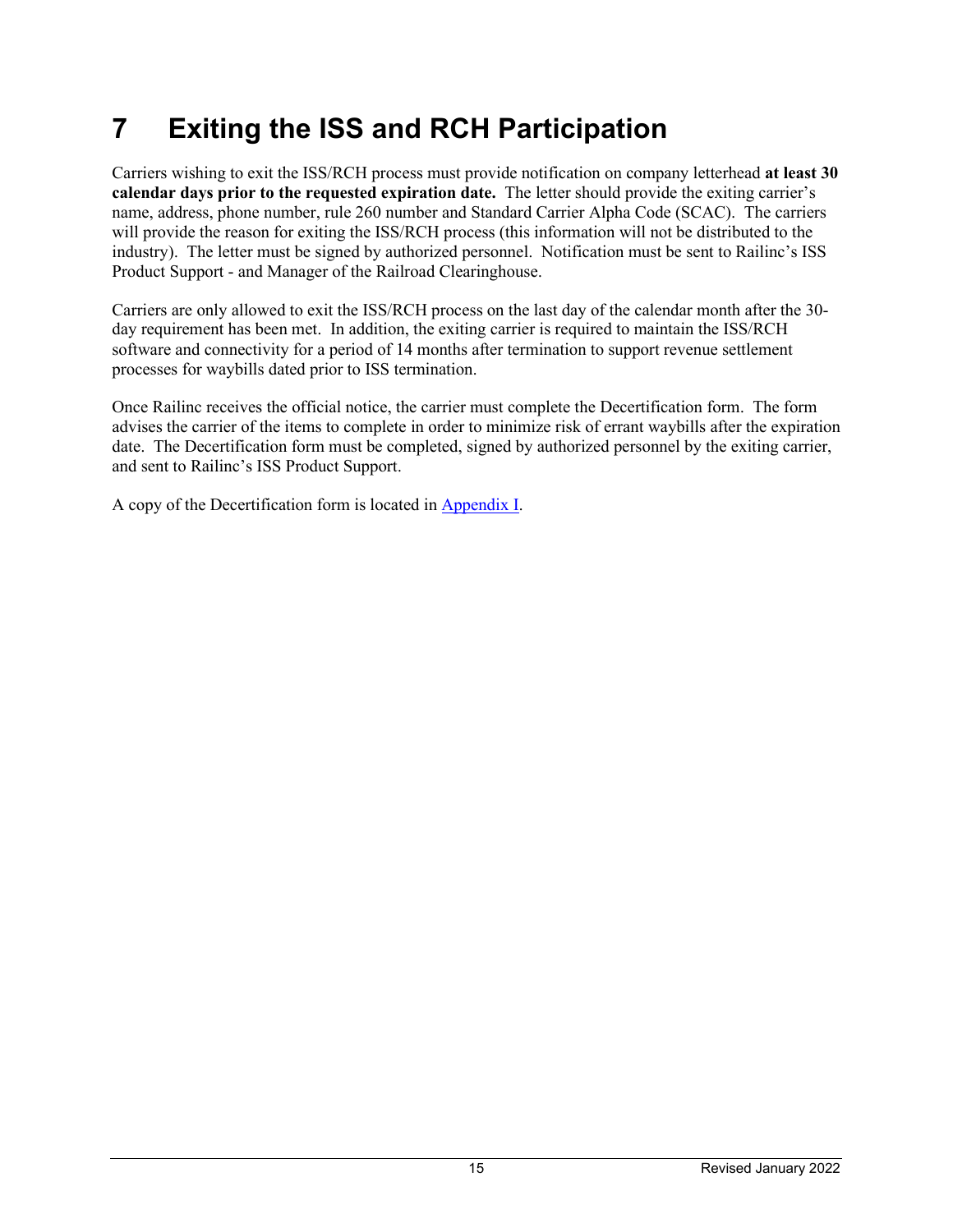

## <span id="page-18-0"></span>**Appendix A Certification Request Form**

|    | Date:                   | <u> 1980 - Jan Jawa Barat, prima provincia prima prima prima prima prima prima prima prima prima prima prima pri</u>                                                                                                                                                                    |
|----|-------------------------|-----------------------------------------------------------------------------------------------------------------------------------------------------------------------------------------------------------------------------------------------------------------------------------------|
|    | 1. Railroad:            |                                                                                                                                                                                                                                                                                         |
|    | 2. SCAC:                |                                                                                                                                                                                                                                                                                         |
|    | 3. Location:            |                                                                                                                                                                                                                                                                                         |
|    |                         |                                                                                                                                                                                                                                                                                         |
|    |                         |                                                                                                                                                                                                                                                                                         |
|    |                         | 4. AAR CLASS (Check one):<br>$\vert \vert$ $\vert$ $\vert$<br>$\vert$ $\vert$ $\vert$ $\vert$ $\vert$ $\vert$ $\vert$ $\vert$<br>$\mathbf{  }$                                                                                                                                          |
|    |                         | 5. Reason for certifying (Check one):<br>Class 1 Railroad - new or existing<br>Non-Class 1 Railroad - A new road name and/or SCAC applying for entrance to ISS.<br>Software/Communication Change - Existing road/SCAC in ISS making changes to software or<br>communication to Railinc. |
| 6. |                         | Are you an Agent (Software<br>$\neg$ No                                                                                                                                                                                                                                                 |
| 7. | Vendor)?<br>begin:      | Date requesting ISS Certification to                                                                                                                                                                                                                                                    |
|    | 8. ISS Primary Contact: |                                                                                                                                                                                                                                                                                         |
|    |                         | Name:                                                                                                                                                                                                                                                                                   |
|    |                         | Address: <u>New York: Address:</u>                                                                                                                                                                                                                                                      |
|    |                         |                                                                                                                                                                                                                                                                                         |
|    |                         |                                                                                                                                                                                                                                                                                         |
|    | Phone:                  | <u> 1989 - Johann Barn, fransk politik (d. 1989)</u>                                                                                                                                                                                                                                    |
|    | E-Mail:                 |                                                                                                                                                                                                                                                                                         |
|    | Fax:                    |                                                                                                                                                                                                                                                                                         |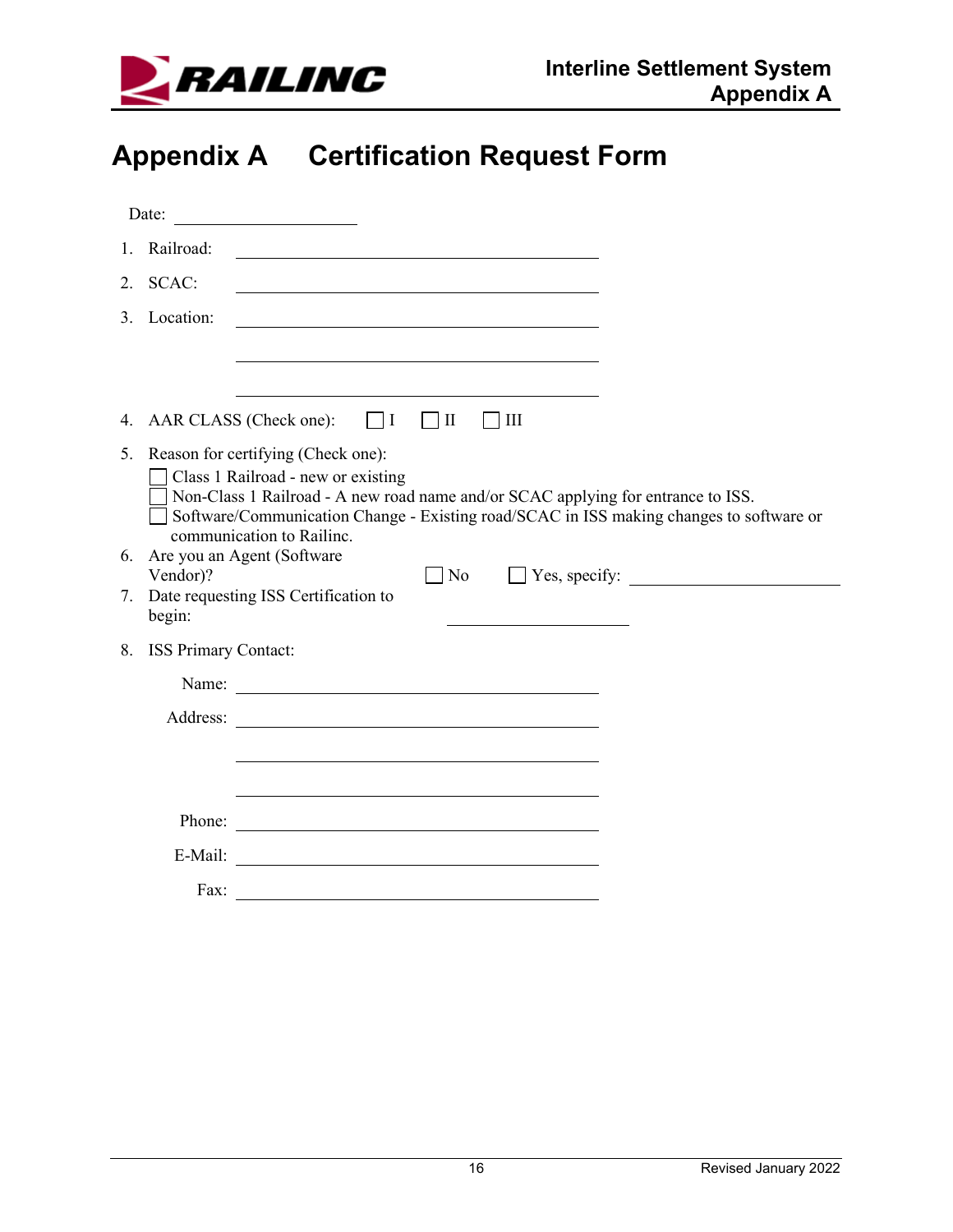

## <span id="page-19-0"></span>**Appendix B Certification for Rules**

Applicant Railroad:

Print or Type

#### \*\*CONFIRMATION BY THE APPLICANT RAILROAD\*\*

The undersigned avows that all the documents and statements furnished with this application are true and accurate.

The undersigned acknowledges the Railway Accounting Rules as the established procedure for the Interline Settlement System.

The undersigned agrees to pay a fee of \$1,500 within 30 days of receipt of invoice for the ISS Setup and Certification.

(Print name of applicant road) hereby agrees to abide by the Railway Accounting Rules in all situations where they are applicable. The Revenue Pipeline Task Force (RPTF) reserves the right to change and/or amend these rules as needed by way of established voting procedures described in the Interline Revenue Committee (IRC) Rules of Order.

**Note:** ISS charges \$0.12 per settled URRWIN that is billed monthly.

Signed:

Chief Financial Officer (CFO) or appropriate authorized officer

Print Name:

Print Title:

(If there is no CFO in your organization, title must be equivalent to the CFO.)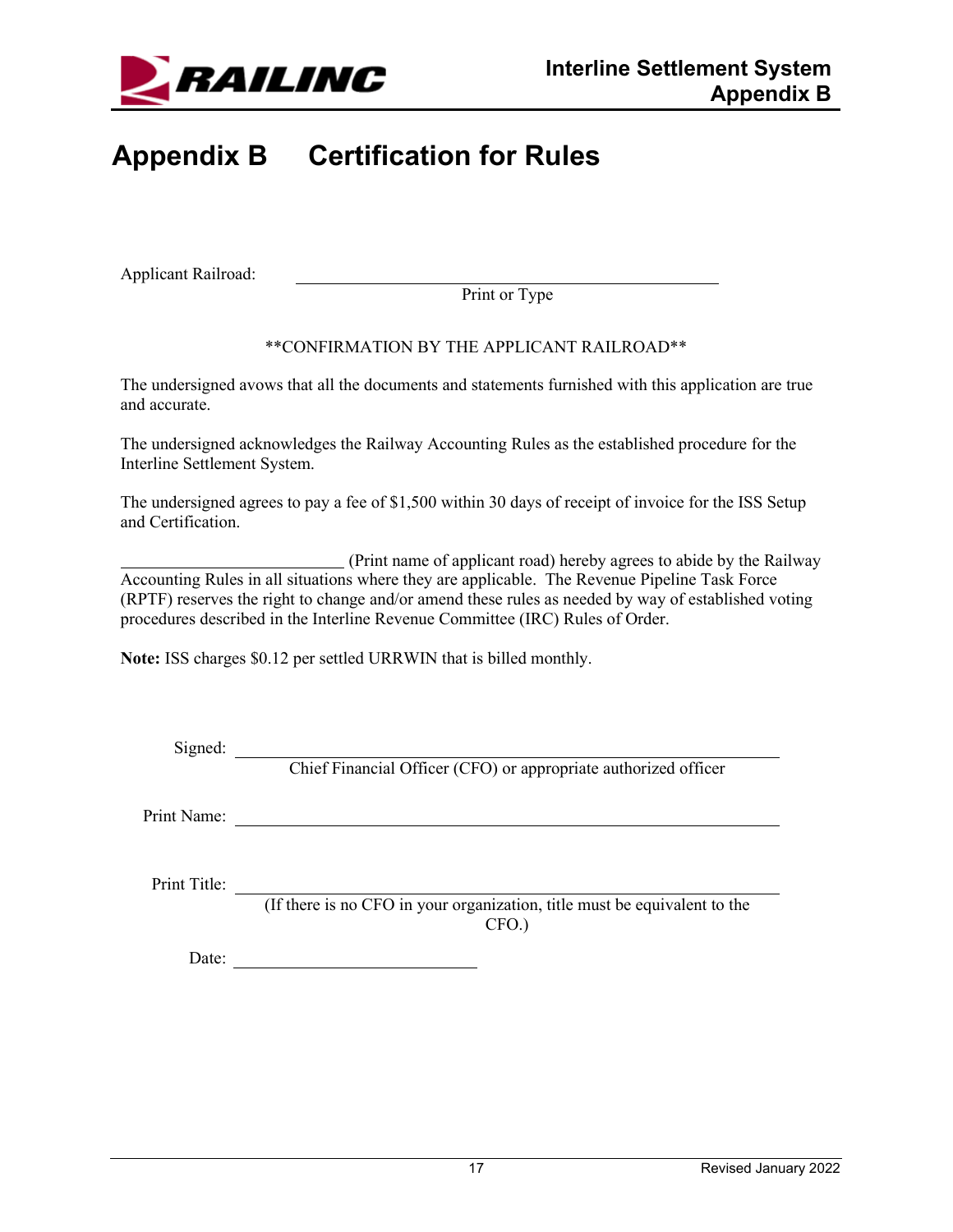

## <span id="page-20-0"></span>**Appendix C Certification for Data Center**

Applicant Railroad:

Print or Type

#### \*\*CONFIRMATION BY APPLICANT RAILROAD\*\*

The undersigned avows that they:

- 1. Are in compliance with industry data center security standards put forth in **any** of the following security frameworks:
	- COBIT [\(https://www.isaca.org/resources/cobit\)](https://www.isaca.org/resources/cobit)
	- NIST SP-800 [\(https://csrc.nist.gov/publications/sp](https://csrc.nist.gov/publications/sp))
	- ISO/IEC 27000 series [\(https://www.27000.org/index.htm](https://www.27000.org/index.htm))
- 2. Have in place a recovery and downtime notification process and will follow those processes in case of an outage.

will abide by those Rules.

(Print name of applicant road)

Signed:

Chief Information Officer (CIO) or appropriate authorized officer

Print Name: 2008. Example 2014 19:00 and 2014 19:00 and 2014 19:00 and 2014 19:00 and 2014 19:00 and 2014 19:00 and 2014 19:00 and 2014 19:00 and 2014 19:00 and 2014 19:00 and 2014 19:00 and 2014 19:00 and 2014 19:00 and 2

Print Title:

(If there is no CIO in your organization, title must be equivalent to the CIO.)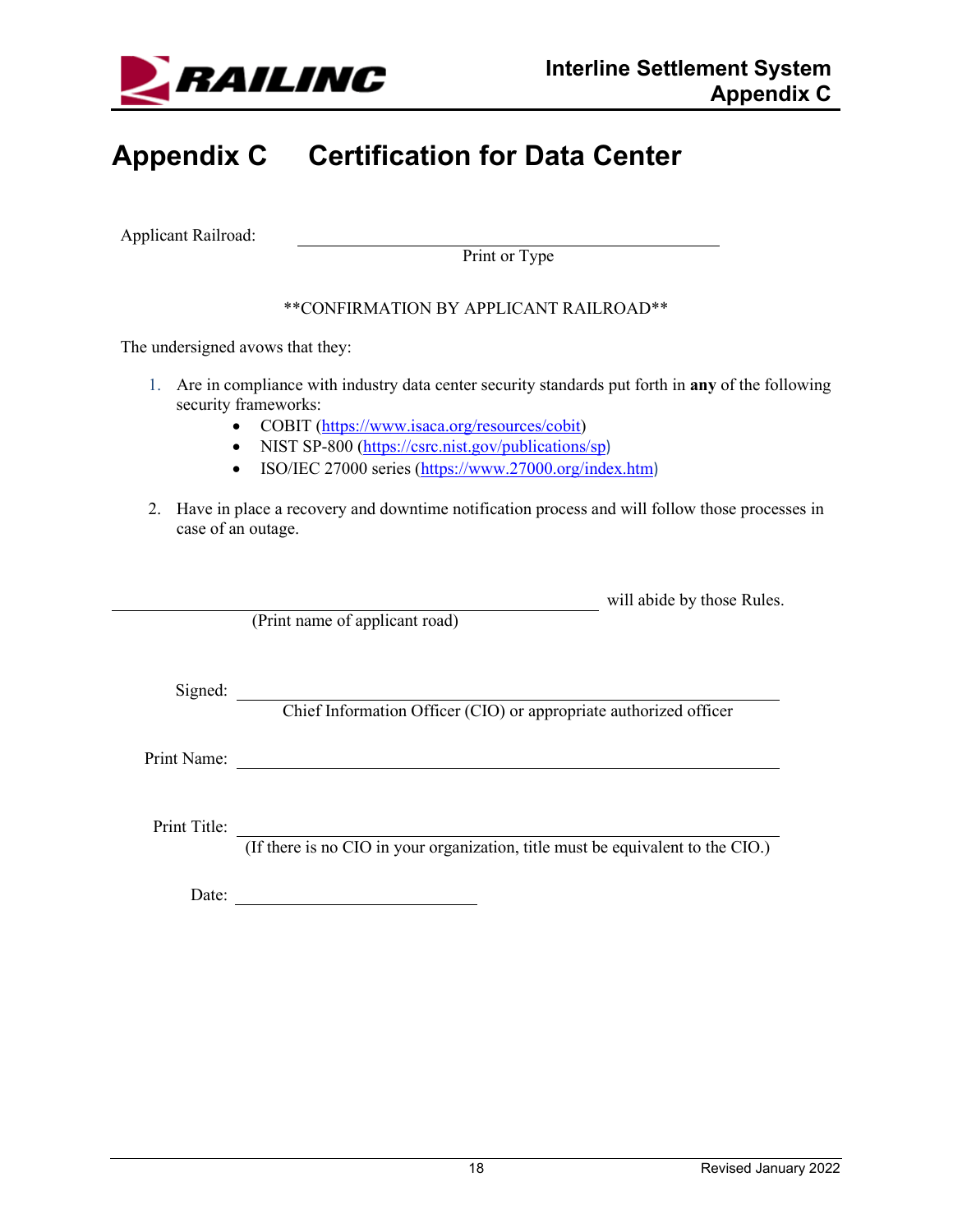

### <span id="page-21-0"></span>**Appendix D Certification Testing Road Check List**

The primary testing/partner road attests that the test and activities listed below have been reviewed and completed for the following:

Railroad:

| SCAC:          |                                                      |     |
|----------------|------------------------------------------------------|-----|
| Tests:         |                                                      |     |
| a.             | Transmit 426 transactions                            | OK  |
| b.             | Transmit 'OR' messages                               | OK  |
| $\mathbf{c}$ . | Transmit 'Opinions'                                  | OK. |
| d.             | Transmit 'Concurrence'                               | OK. |
| e.             | Issue 'MD' date change request                       | OK  |
| f.             | Issue 'MD' concurrence                               | ОK  |
| g.             | Accept 'Challenge'                                   | OK. |
| h.             | Issue 'Cancel' on 'Challenge'                        | OK. |
| 1.             | Transmit 2 road 'Rule 11 Notification'               | OK  |
| $\mathbf{1}$   | Accept 2 road 'Rule 11 Notification'                 | OK  |
| k.             | Issue 'Challenge'                                    | OK  |
|                | Accept 'Cancel'                                      | ОK  |
| m.             | Issue 'Delete Me from Route'                         | ОK  |
| n.             | Accept 'Delete Me from Route'                        | OK  |
| 0.             | Transmit 417 transactions via Forward and Store test | OК  |

Signed:

Principal Testing/Partner Contact

Print Name: Print Title: Testing Partner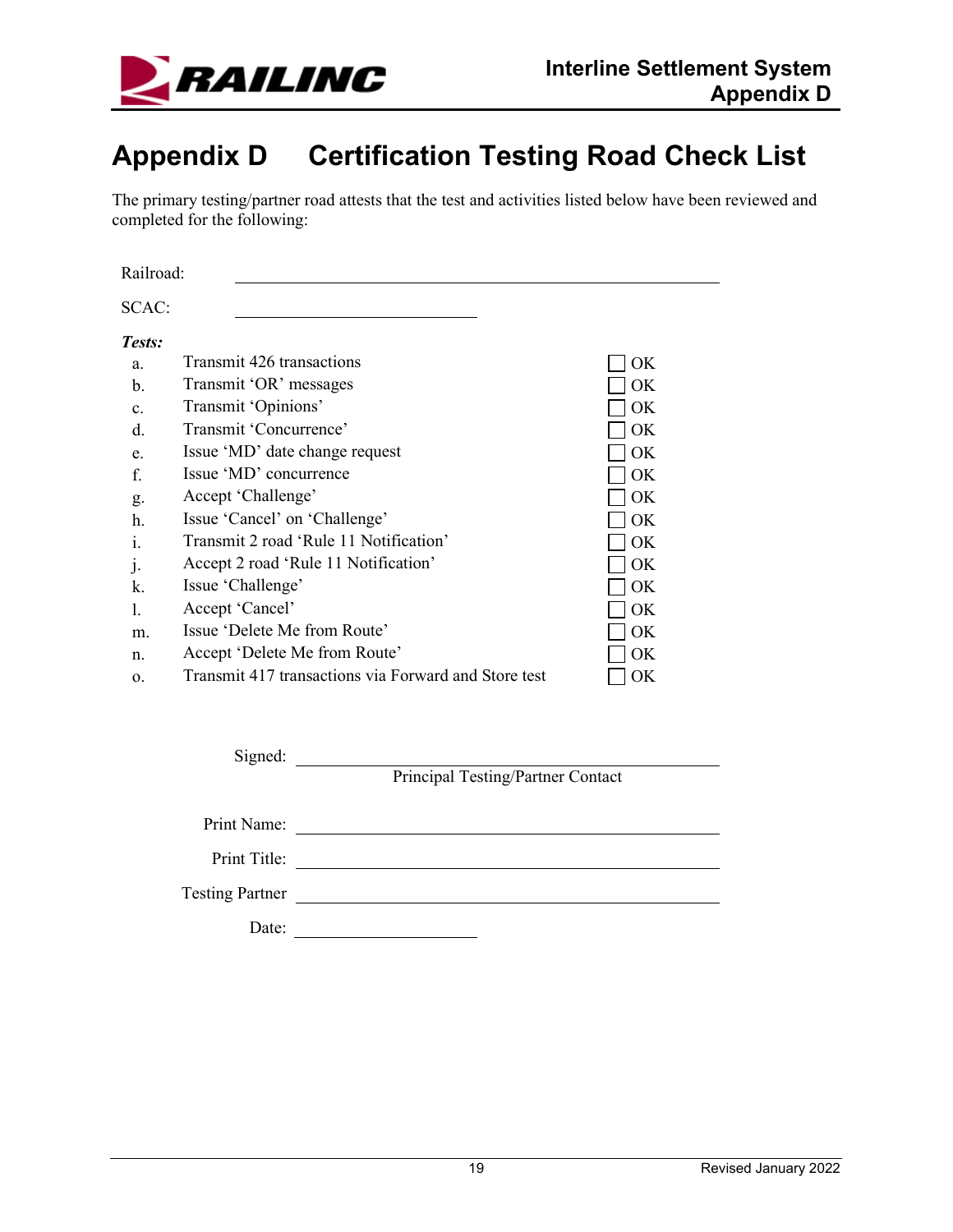

## <span id="page-22-0"></span>**Appendix E Testing/Partner Road Approval**

| Applicant Railroad:                                    |                                                                                                                                                                                                                                                                                                                                                                                                          |
|--------------------------------------------------------|----------------------------------------------------------------------------------------------------------------------------------------------------------------------------------------------------------------------------------------------------------------------------------------------------------------------------------------------------------------------------------------------------------|
|                                                        | Print or Type                                                                                                                                                                                                                                                                                                                                                                                            |
| Testing/<br>Partner Railroad:                          |                                                                                                                                                                                                                                                                                                                                                                                                          |
|                                                        | Primary<br>$\Box$ Secondary                                                                                                                                                                                                                                                                                                                                                                              |
|                                                        | **CONFIRMATION BY TESTING RAILROAD**                                                                                                                                                                                                                                                                                                                                                                     |
| Settlement System.                                     | The undersigned verifies that the applicant railroad successfully completed bilateral testing of the<br>Interline Settlement System (ISS) with the testing/partner railroad as detailed in the ISS/REN<br>Certification Manual. The above named applicant railroad has been accepted for processing in the<br>production environment or change in software/communication in production Central Interline |
| Testing was carried out between the period<br>starting | and ending                                                                                                                                                                                                                                                                                                                                                                                               |
|                                                        | Testing/Partner Contact                                                                                                                                                                                                                                                                                                                                                                                  |
|                                                        |                                                                                                                                                                                                                                                                                                                                                                                                          |
|                                                        |                                                                                                                                                                                                                                                                                                                                                                                                          |
| Testing/Partner Railroad:                              | <u> 1989 - Johann Barn, mars eta bainar eta bainar eta baina eta baina eta baina eta baina eta baina eta baina e</u>                                                                                                                                                                                                                                                                                     |
|                                                        | Date:                                                                                                                                                                                                                                                                                                                                                                                                    |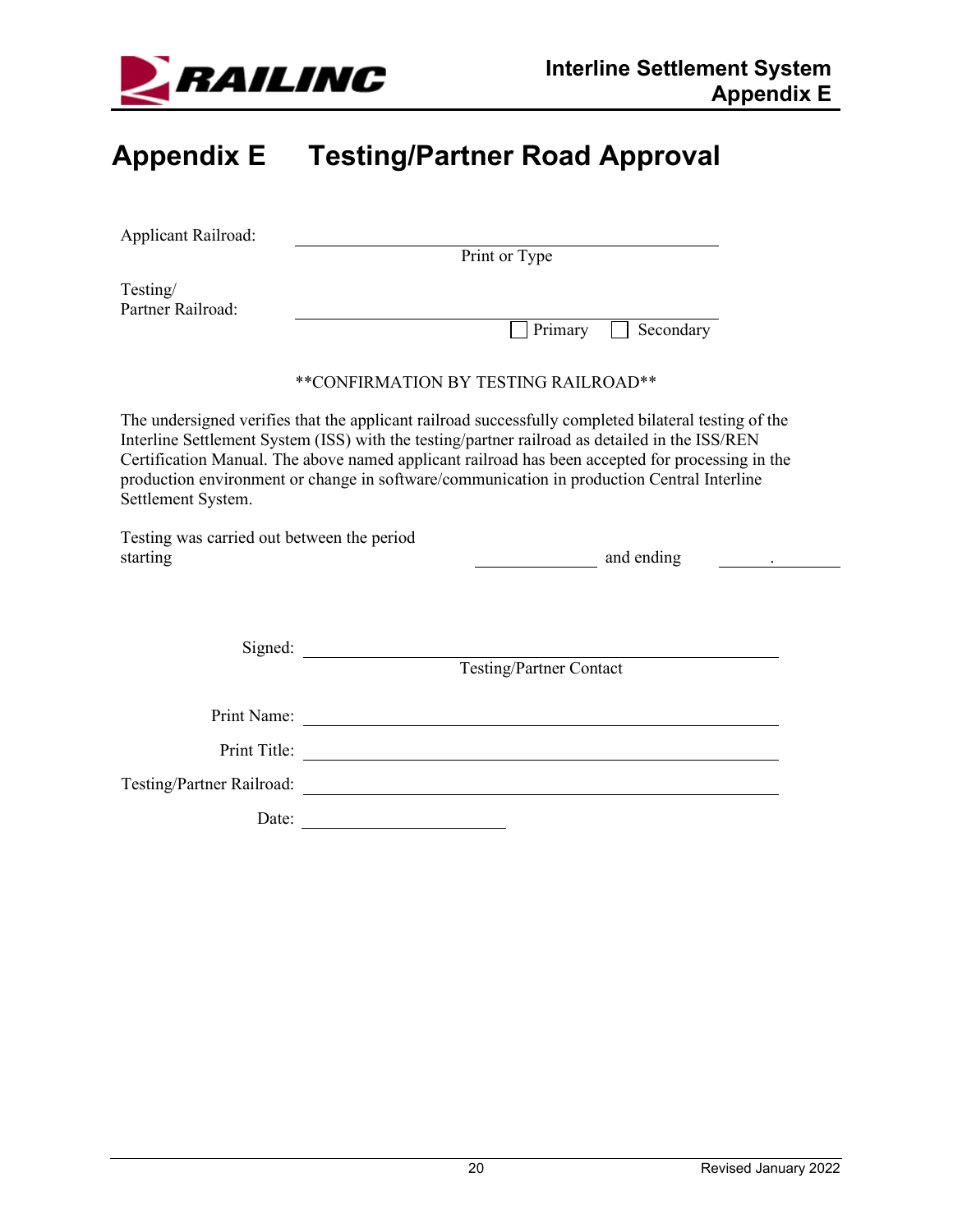

## <span id="page-23-0"></span>**Appendix F Certification Testing Road Check List**

#### **(Three Road and Rule 11 Testing)**

The testing/partner roads attest that the tests and activities listed below have been reviewed and completed for the following:

Railroad:

SCAC:

*Tests:*

| Transmit 3 road 'OR' messages<br>Accept 3 road 'Challenges'       | OK.<br>OK. |
|-------------------------------------------------------------------|------------|
| Accept 3 road 'OR' messages                                       | OK         |
| Transmit 3 road 'Concurrence'                                     | OK         |
| Transmit 3 road 'Opinions'                                        | OK         |
| Issue 'Cancel' on 3 road 'CH'                                     | OK         |
| Transmit 3 road 'Rule 11 Notification'                            | OK         |
| Accept 3 road 'Rule 11 Notification'                              | OK         |
| Transmit 3 road 'Rule 11 Revenue'                                 | OK         |
| Accept 3 road 'Rule 11 Revenue'                                   | OK         |
| Issue necessary transactions to change Through Waybill to Rule 11 | OK         |
| Issue necessary transactions to change Rule 11 Waybill to Through | OK         |
|                                                                   |            |

| Signed:                                          |                                  |
|--------------------------------------------------|----------------------------------|
|                                                  | Testing/Partner Contact          |
|                                                  |                                  |
| Print Name:                                      |                                  |
| Print Title:                                     |                                  |
| Testing/Partner Railroad:                        |                                  |
| Date:                                            |                                  |
|                                                  |                                  |
| <b>Check One:</b> $\Box$ Primary Testing/Partner | <b>Secondary Testing/Partner</b> |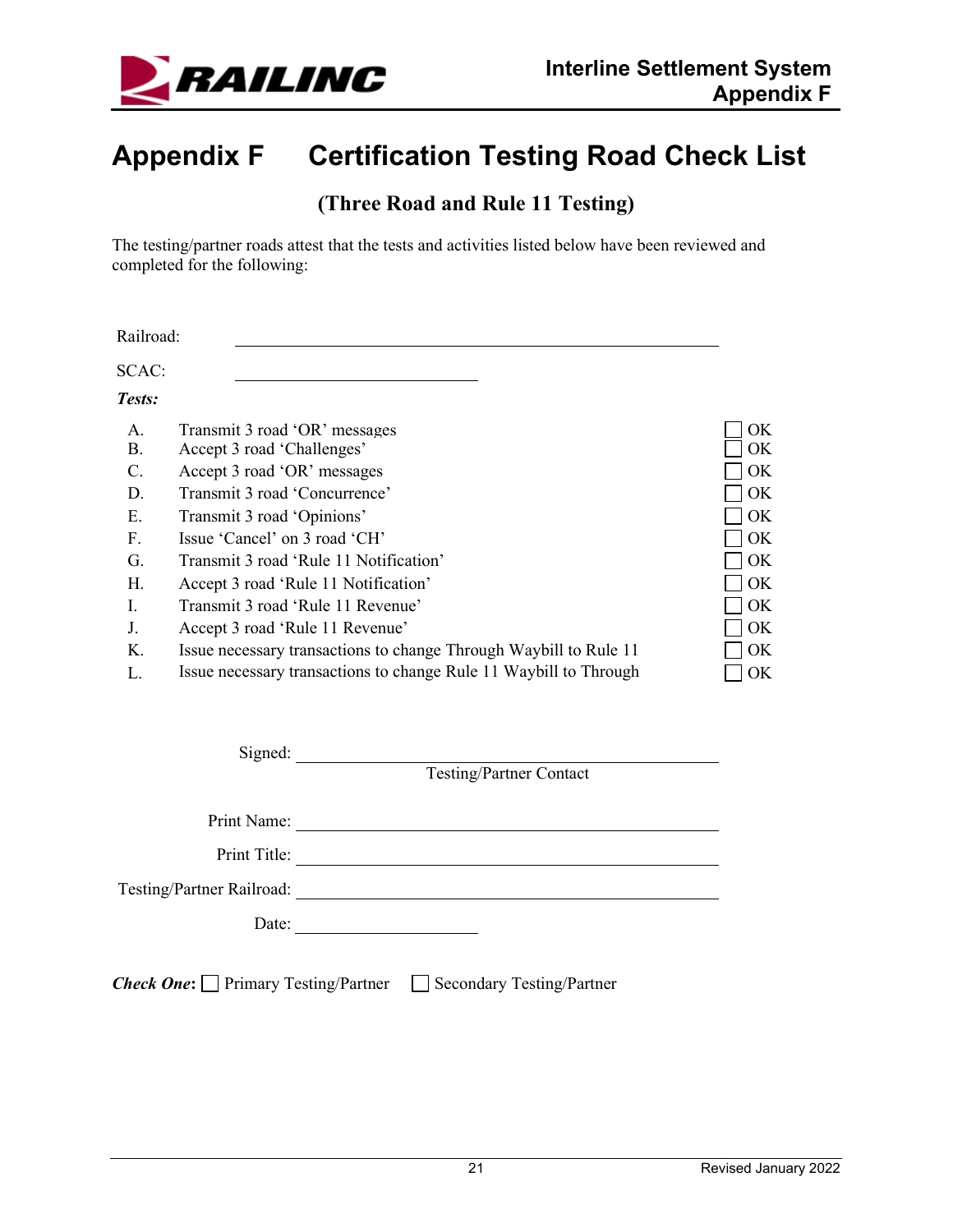

## <span id="page-24-0"></span>**Appendix G Certification Railinc Check List**

The undersigned avows that the tests and activities listed below have been reviewed and completed for the following:

| Railroad: |                                           |                                                  |    |  |  |
|-----------|-------------------------------------------|--------------------------------------------------|----|--|--|
| SCAC:     |                                           |                                                  |    |  |  |
| Tests:    |                                           |                                                  |    |  |  |
| A.        | Accept 'Concurrence Tracer'               |                                                  | OK |  |  |
| <b>B.</b> |                                           | Accept 'Settlement Acknowledgement'<br>OK        |    |  |  |
| C.        |                                           | Accept 'Daily Funds Transfer'<br>OK              |    |  |  |
| D.        |                                           | Accept 'Funds Transfer Recap' 2 day report<br>OK |    |  |  |
|           | Signed:                                   | Railine ISS Certification Contact                |    |  |  |
|           | <b>Print Railinc ISS Contact</b><br>Name: |                                                  |    |  |  |
|           | Print Title:                              |                                                  |    |  |  |
|           | Date:                                     |                                                  |    |  |  |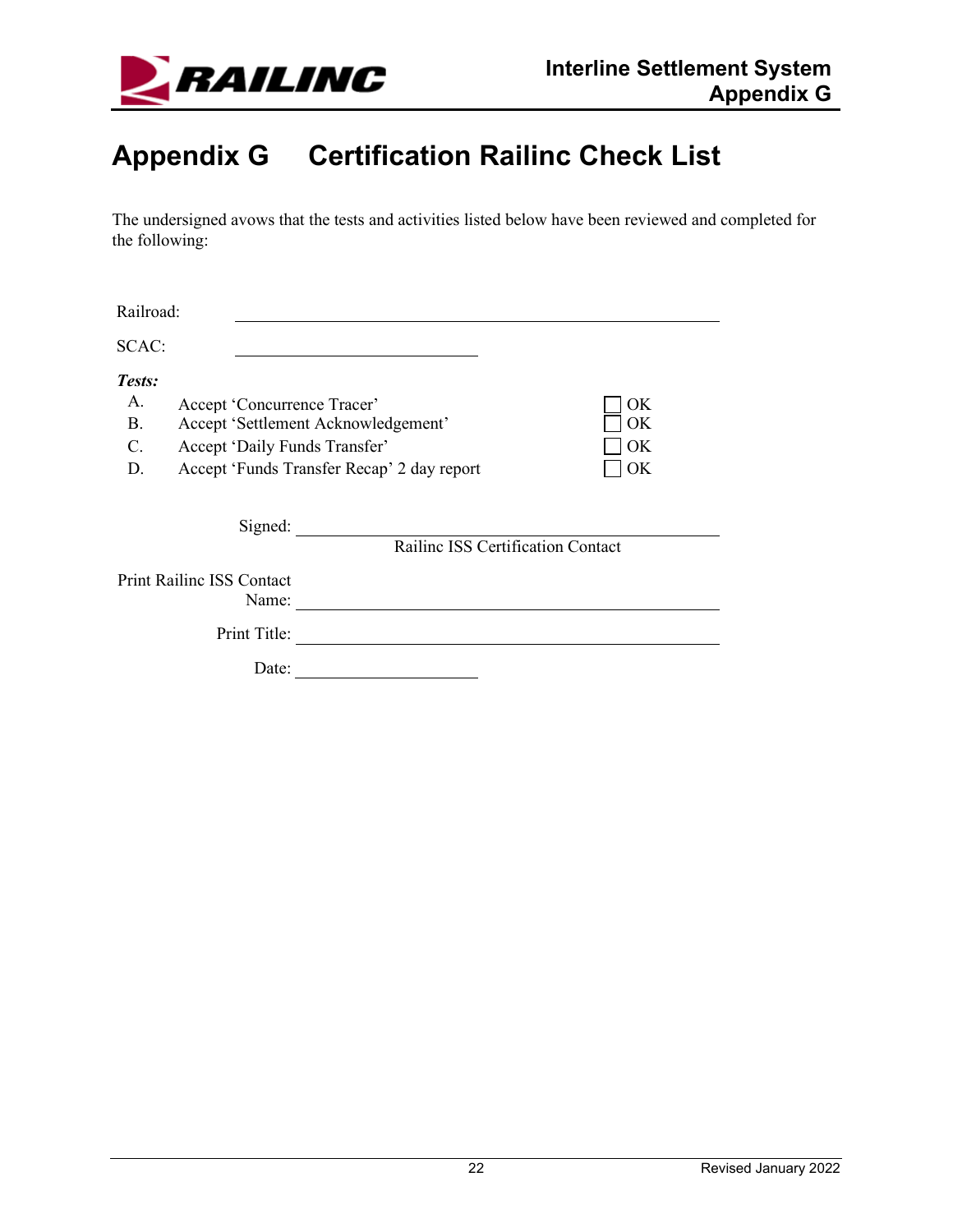

## <span id="page-25-0"></span>**Appendix H Industry Notification of Acceptance**

| Railroad:   |                                                                                                                                                                                                                                                                                   |  |
|-------------|-----------------------------------------------------------------------------------------------------------------------------------------------------------------------------------------------------------------------------------------------------------------------------------|--|
| SCAC:       |                                                                                                                                                                                                                                                                                   |  |
| Location:   |                                                                                                                                                                                                                                                                                   |  |
|             |                                                                                                                                                                                                                                                                                   |  |
|             |                                                                                                                                                                                                                                                                                   |  |
|             | The above named railroad has been certified for processing in the production environment or<br>software/communication change in Central Interline Settlement System. They will start transmitting<br>with the Central ISS system in a production mode beginning with the first of |  |
|             | $(month),$ $(year).$                                                                                                                                                                                                                                                              |  |
| by Railinc. | Email notification will be sent to all ISS participants after all required forms and information is received                                                                                                                                                                      |  |
|             |                                                                                                                                                                                                                                                                                   |  |
|             | Railine ISS Certification Contact                                                                                                                                                                                                                                                 |  |
|             |                                                                                                                                                                                                                                                                                   |  |
|             | Print Title:                                                                                                                                                                                                                                                                      |  |
|             | Date: $\qquad \qquad$                                                                                                                                                                                                                                                             |  |
|             |                                                                                                                                                                                                                                                                                   |  |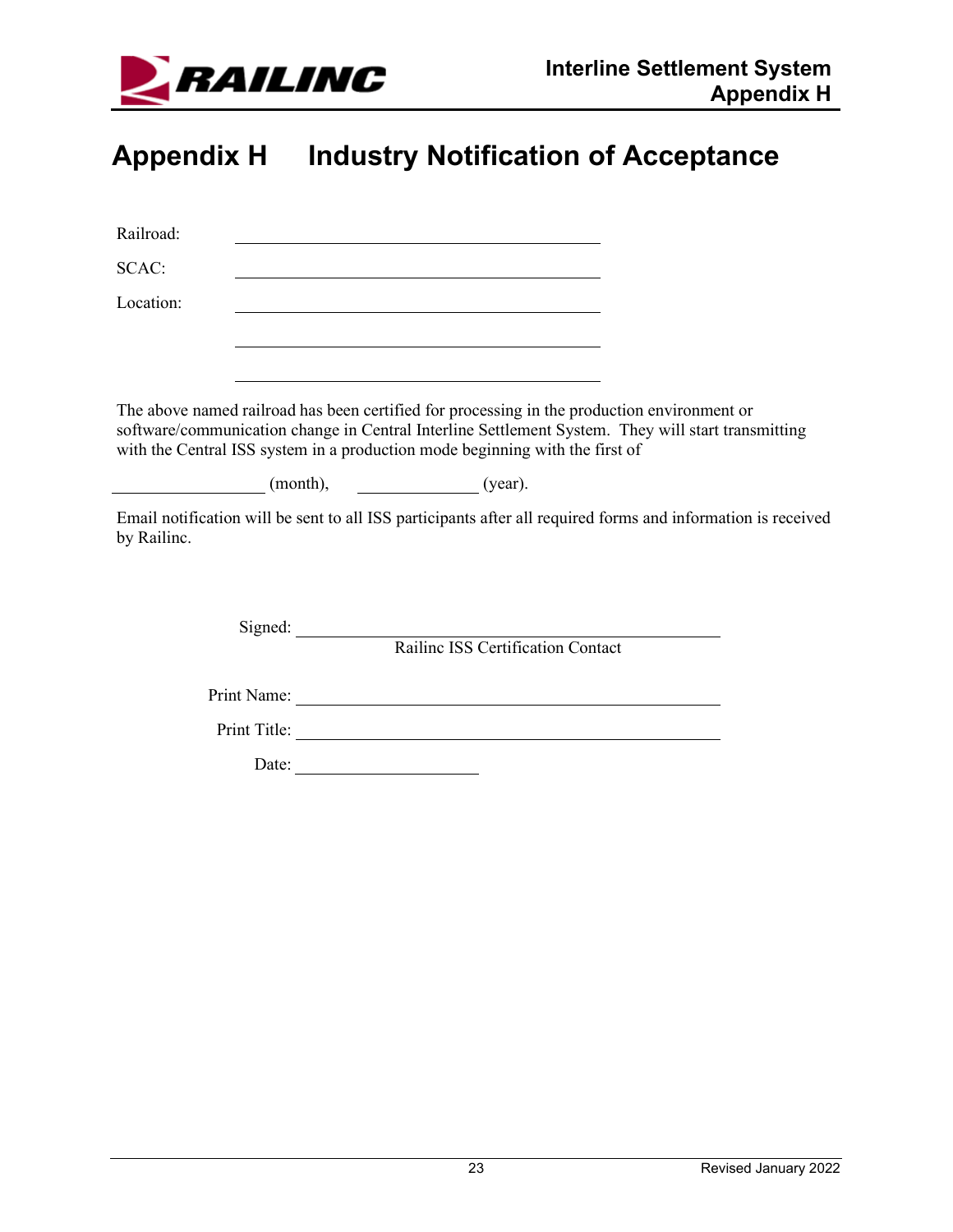

## <span id="page-26-0"></span>**Appendix I Checklist for Exiting ISS/RCH**

Exiting Railroad:

Type or Print

SCAC:

Type or Print

Rule 260:

Type or Print

#### *Checklist:*

- 1. Send official notification to the Railinc Product Support ISS and Manager- Railroad Clearinghouse at least 30 calendar days prior to exit date. A carrier can only exit the ISS/RCH process on the last calendar day of the month once the 30-day requirement has been met.
- 2. Expire and/or change revenue stations and interchanges to operating only and expire revenue routes to minimize risk of errant ISS waybills after exit date. Contact Railinc Product Support for procedures to change stations.

#### \*\*CONFIRMATION BY EXITING RAILROAD\*\*

The undersigned avows that the following items have been completed for properly exiting ISS/RCH. The undersigned avows that failure to complete items increases the risk for errant ISS waybills and possible RCH funds transfer obligations. The undersigned understands the requirement to maintain the ISS/RCH software and connectivity for a period of 14 months after termination to support revenue settlement processes for waybills dated prior to ISS termination.

Signed:

Chief Financial Officer (CFO) or appropriate authorized officer

Print Name:

Print Title:

(If there is no CFO in your organization, title must be equivalent to the CFO.)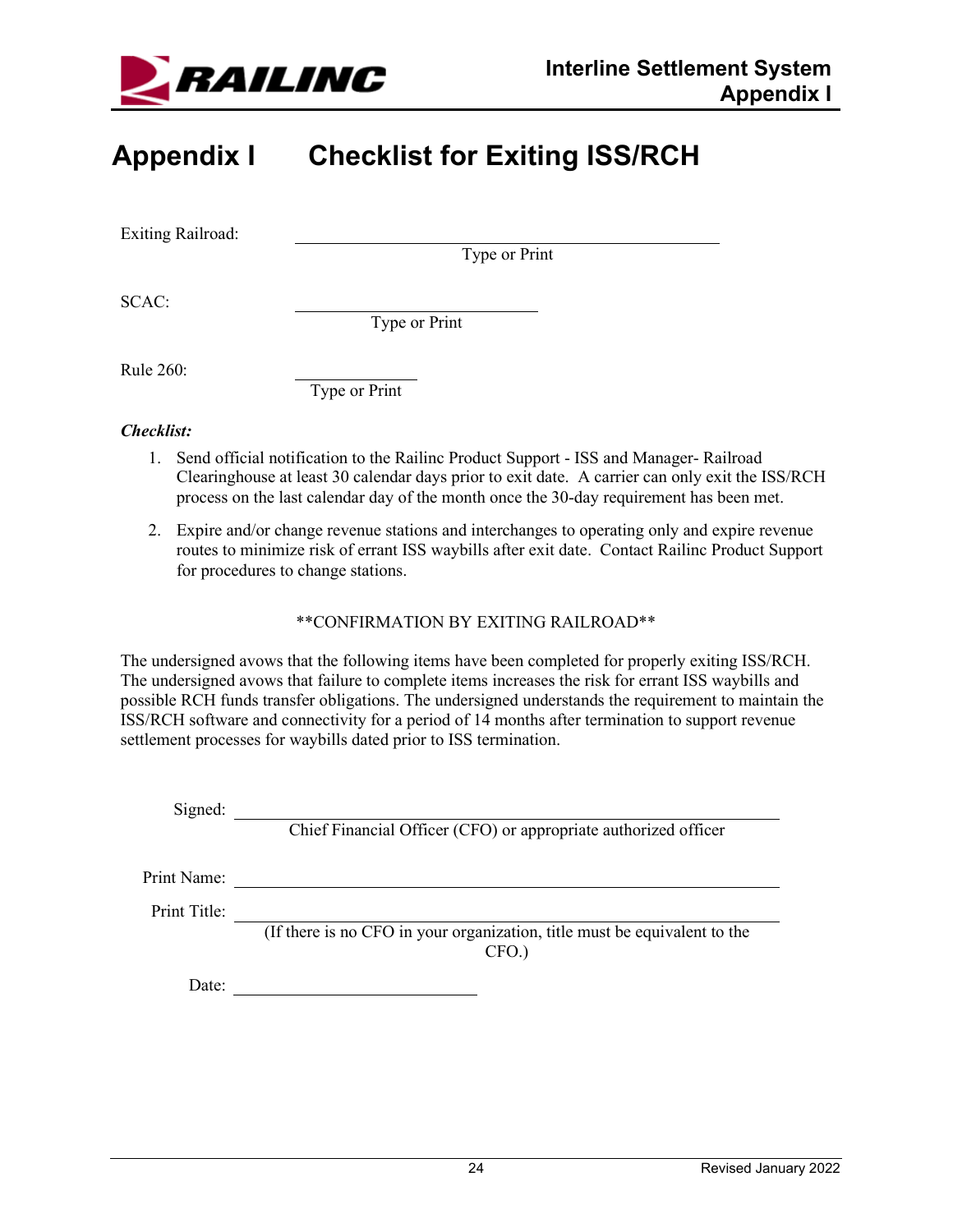

## <span id="page-27-0"></span>**Appendix J Carrier ID Table Form**

| Region:               | $\Box$ ISSP (Production) $\Box$ ISSV (Test) |           |           |                                                              |
|-----------------------|---------------------------------------------|-----------|-----------|--------------------------------------------------------------|
|                       | Your SCAC:                                  |           |           | [Rule 260 Alpha Code]                                        |
| Effective Date:       |                                             |           |           | [Defaults to 1900/01/01]                                     |
|                       | <b>CCYY</b>                                 | <b>MM</b> | DD        |                                                              |
| Expiration Date: CCYY |                                             |           |           | [Defaults to 9999/12/31]                                     |
|                       |                                             | <b>MM</b> | <b>DD</b> |                                                              |
|                       |                                             |           |           | [Maximum 35 Characters]                                      |
|                       | Contact Title:                              |           |           | [Maximum 30 Characters]                                      |
|                       | Address:                                    |           |           | [Maximum 35 Characters]                                      |
|                       |                                             |           |           | [Maximum 35 Characters]                                      |
|                       |                                             |           |           | [Maximum 19 Characters]                                      |
| State/Province:       |                                             |           |           | [Maximum 2 Characters]                                       |
|                       | ZIP Code:                                   |           |           | [Max: 9 Characters for US, Mexico; 11 Characters for Canada] |
| Country Code:         |                                             |           |           | [Maximum 2 Characters] [US-CA-MX]                            |
| ISS Level Code:       |                                             |           |           | [F=Full Participant] [1-Character]                           |
| Transmit Agent:       |                                             |           |           | [Maximum 8 Characters]                                       |
| <b>Authorized By:</b> |                                             |           |           |                                                              |
|                       |                                             |           |           |                                                              |
| Printed Name:         |                                             |           |           |                                                              |
| Title:                |                                             |           |           |                                                              |
| Date:                 |                                             |           |           |                                                              |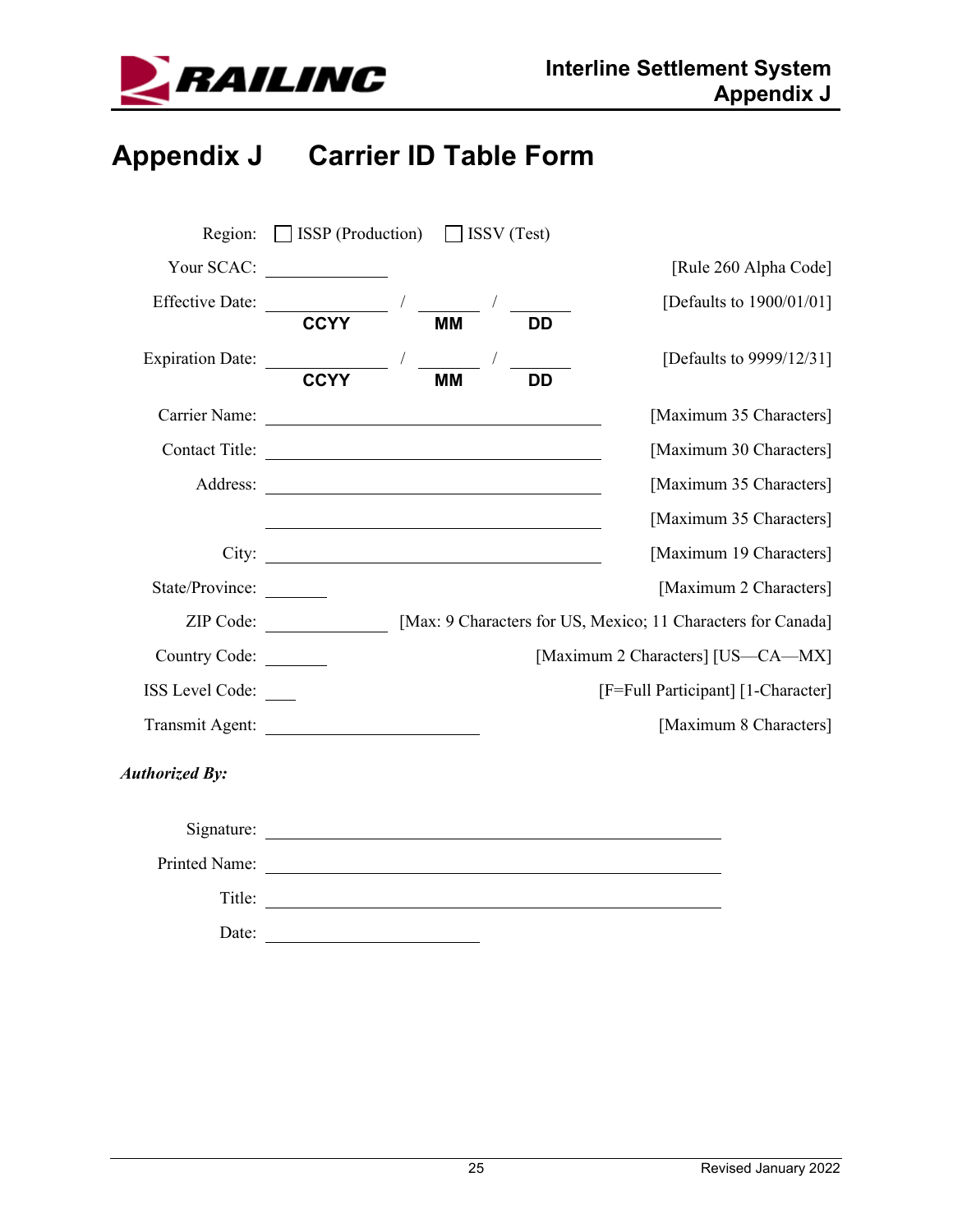

#### **Carrier ID Table Form—Instructions**

This form is used to enter or update entries in the Carrier ID Table in ISS. Its main purpose is to indicate your road's current status in ISS. It also informs the system of any Agent you may be using to send and receive your data.

The following is an explanation of the fields displayed on this form.

- **Region**—Check the box showing the Production Region (ISSP) or the Test Regions (ISSV). One of the boxes must be checked.
- **Your SCAC**—Enter your Rule 260 alpha code.
- **Effective Date**—Enter the date (in **CCYY/MM/DD** format) that you wish the information to be effective. Unless you are changing data such as your name or address, which has a specific date tied to it, you may leave this field blank.
- **Expiration Date**—If the information on the form is only valid for a certain period of time, enter the last valid date in this field. If no date is entered, the information remains in effect until it is canceled.
- **Carrier Name**—The name your railroad is known by. It should be the name of the railroad itself, not a "holding" or "parent" company. **35** characters are allowed in this field.
- **Contact Title—The title (not the name) of the person in your organization to which ISS** information should be directed. There is a maximum of **30** characters in this field.
- **Address**—The address that should be used in contacting the person above. There are two lines on the form exclusive of City, State. Each line has a maximum of **35** characters allowed.
- **City**—The city name, limited to **19** positions.
- **State/Province**—The state or province code in **2** positions.
- **ZIP Code**—The postal zip code for the address. Limited to **9** digits for U.S. and Mexican addresses, **11** characters for Canadian addresses.
- **Country Code**—Enter the proper **2**–character code for the U.S. (**US**), Canada (**CA**), or Mexico (**MX**).
- **ISS Level Code**—The level of ISS participation.

#### **F Full Participant**

• **Transmit Agent—If** someone other than you will be transmitting your data to ISS, enter their Railinc assigned 8–position ID here. CISS will use this to cross–reference your data.

The bottom part of the form is for the authorization. Have the form signed by someone who has already been registered with Railinc via the Authorization Signature form to approve this Carrier ID form. The form cannot be processed if any field in the authorization area is blank.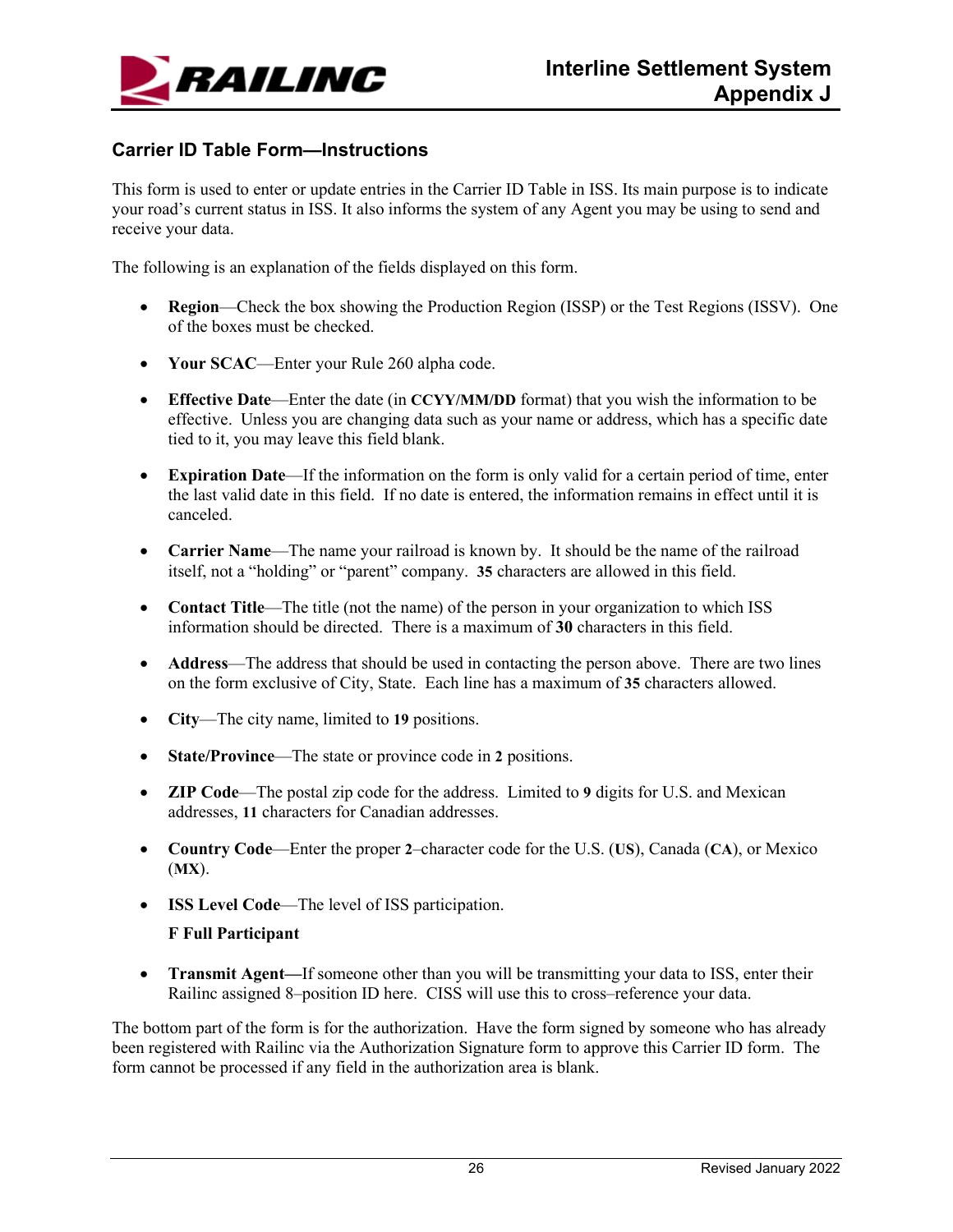

## <span id="page-29-0"></span>**Appendix K Carrier Contact List Form**

The following individuals should be contacted for problem resolution:

| Railroad:                                     | Date:<br><u> 1989 - Johann Barn, mars ann an t-Amhain Aonaich an t-Aonaich an t-Aonaich ann an t-Aonaich ann an t-Aonaich</u> |  |  |  |
|-----------------------------------------------|-------------------------------------------------------------------------------------------------------------------------------|--|--|--|
|                                               |                                                                                                                               |  |  |  |
| Name:                                         |                                                                                                                               |  |  |  |
|                                               | Title:                                                                                                                        |  |  |  |
|                                               | Phone:                                                                                                                        |  |  |  |
| Name:                                         |                                                                                                                               |  |  |  |
|                                               | Title:                                                                                                                        |  |  |  |
|                                               | Phone:                                                                                                                        |  |  |  |
|                                               |                                                                                                                               |  |  |  |
| Name:                                         |                                                                                                                               |  |  |  |
|                                               | Title:                                                                                                                        |  |  |  |
|                                               | Phone: $\qquad \qquad$                                                                                                        |  |  |  |
| Name:                                         |                                                                                                                               |  |  |  |
|                                               |                                                                                                                               |  |  |  |
|                                               |                                                                                                                               |  |  |  |
|                                               | Phone:<br>Fax: $\frac{1}{\sqrt{1-\frac{1}{2}} \left(1-\frac{1}{2}\right)}$                                                    |  |  |  |
| *Emergency Contact-Nights, Weekends, Holidays |                                                                                                                               |  |  |  |
|                                               | Name:                                                                                                                         |  |  |  |
|                                               | Title:                                                                                                                        |  |  |  |
| Phone:                                        | Fax:                                                                                                                          |  |  |  |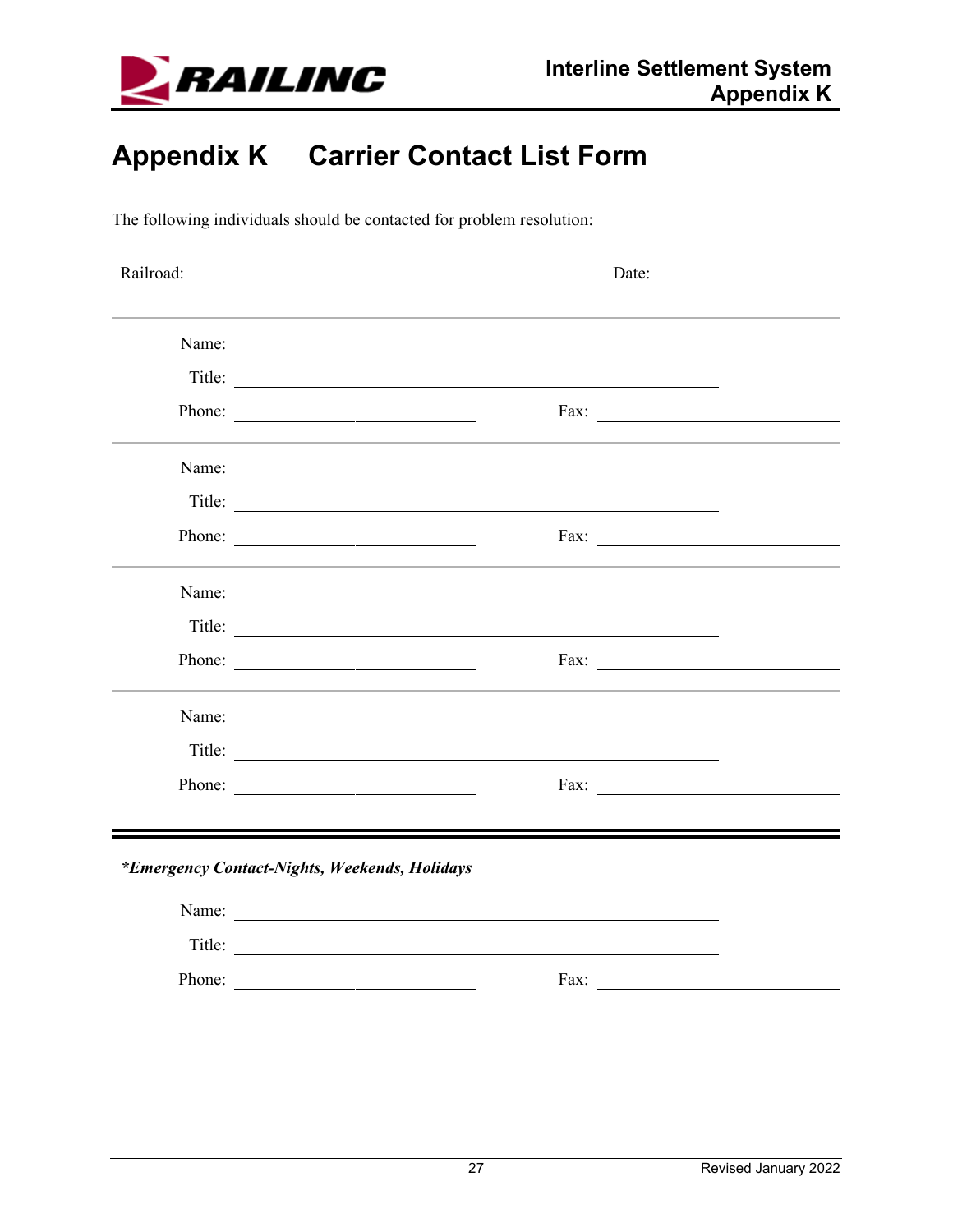

#### **Carrier Contact List Form—Instructions**

This form (sample provided) is used to convey to Railinc who should be contacted concerning Interline Settlement System questions, problems or updates. Railinc requests at least one contact person for each ISS participant road; please feel free to submit up to six. The first person on the list is considered the primary point of contact.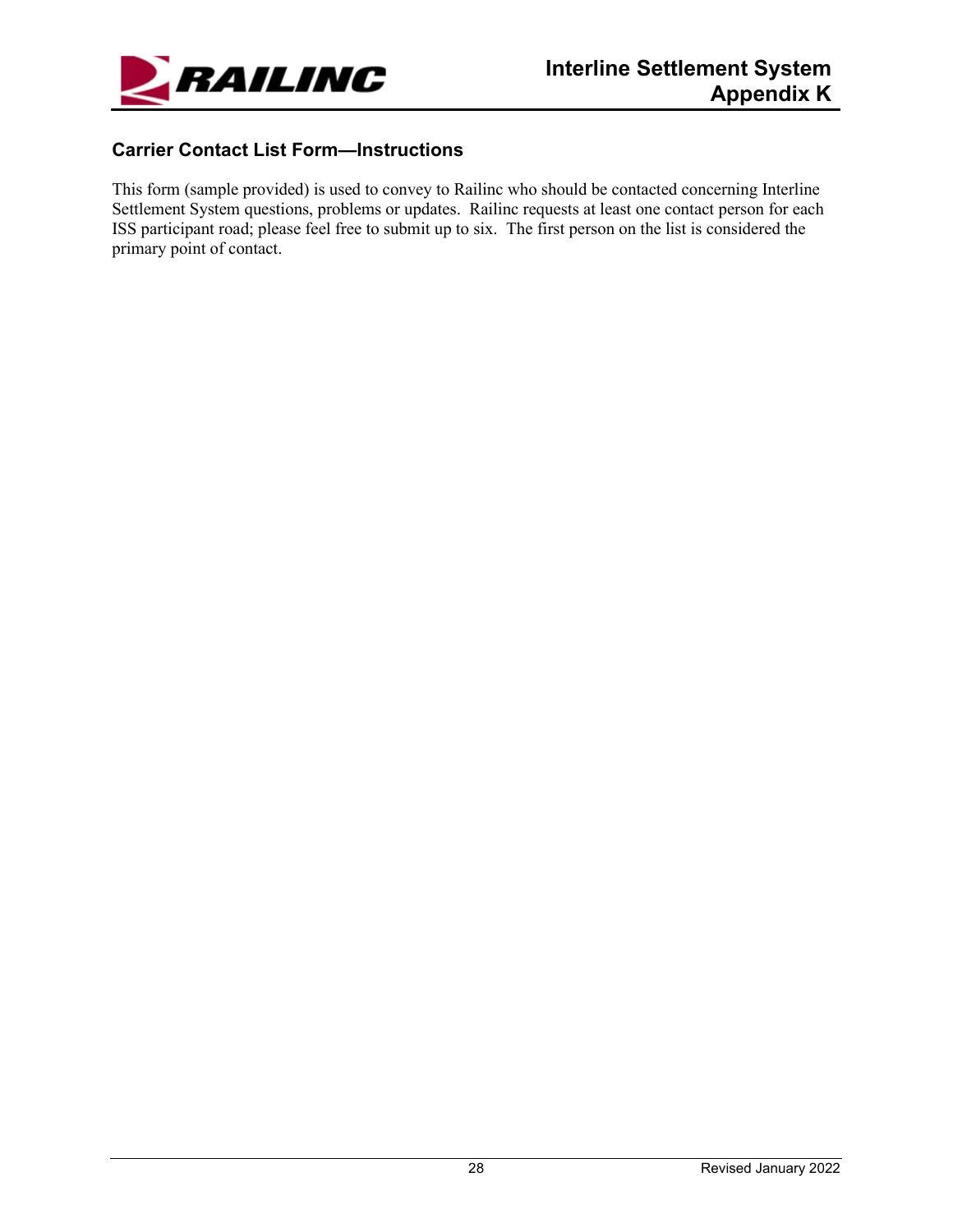

## <span id="page-31-0"></span>**Appendix L Settlement Control Form**

|                                                         | <b>ISSP</b> (Production)<br>Region: SISS (Test ISS Application version)   |  |           |  |           |                                                                                           |
|---------------------------------------------------------|---------------------------------------------------------------------------|--|-----------|--|-----------|-------------------------------------------------------------------------------------------|
| Your SCAC:                                              |                                                                           |  |           |  |           | [Rule 260 Alpha Code (2–4 characters)]                                                    |
| <b>Effective Date:</b>                                  | <b>CCYY</b>                                                               |  | <b>MM</b> |  | <b>DD</b> | [Defaults to $1900/01/01-$<br>(Immediate Transmit)]                                       |
| <b>Expiration Date:</b>                                 | <b>CCYY</b>                                                               |  | MМ        |  | <b>DD</b> | [Defaults to 9999/12/31]                                                                  |
| Sending SCAC:                                           |                                                                           |  |           |  |           | [2-4 Characters, or Spaces For All]                                                       |
| Distribution Type:                                      |                                                                           |  |           |  |           |                                                                                           |
|                                                         |                                                                           |  |           |  |           | The default on the following messages is the long message. Check to override the default. |
|                                                         | <b>SA</b> —System Initiated Settlement, Active Road on Silent Concurrence |  |           |  |           |                                                                                           |
|                                                         | <b>SF</b> —System Initiated Settlement, Silent Road on Silent Concurrence |  |           |  |           |                                                                                           |
|                                                         | <b>SS</b> —System Initiated Settlement, Silent Road on Silent Concurrence |  |           |  |           |                                                                                           |
| <b>ST</b> -System Initiated Settlement, Fully Concurred |                                                                           |  |           |  |           |                                                                                           |
| <b>Authorized By:</b>                                   |                                                                           |  |           |  |           |                                                                                           |
| Signature:                                              |                                                                           |  |           |  |           |                                                                                           |
| Printed Name:                                           |                                                                           |  |           |  |           |                                                                                           |

Title: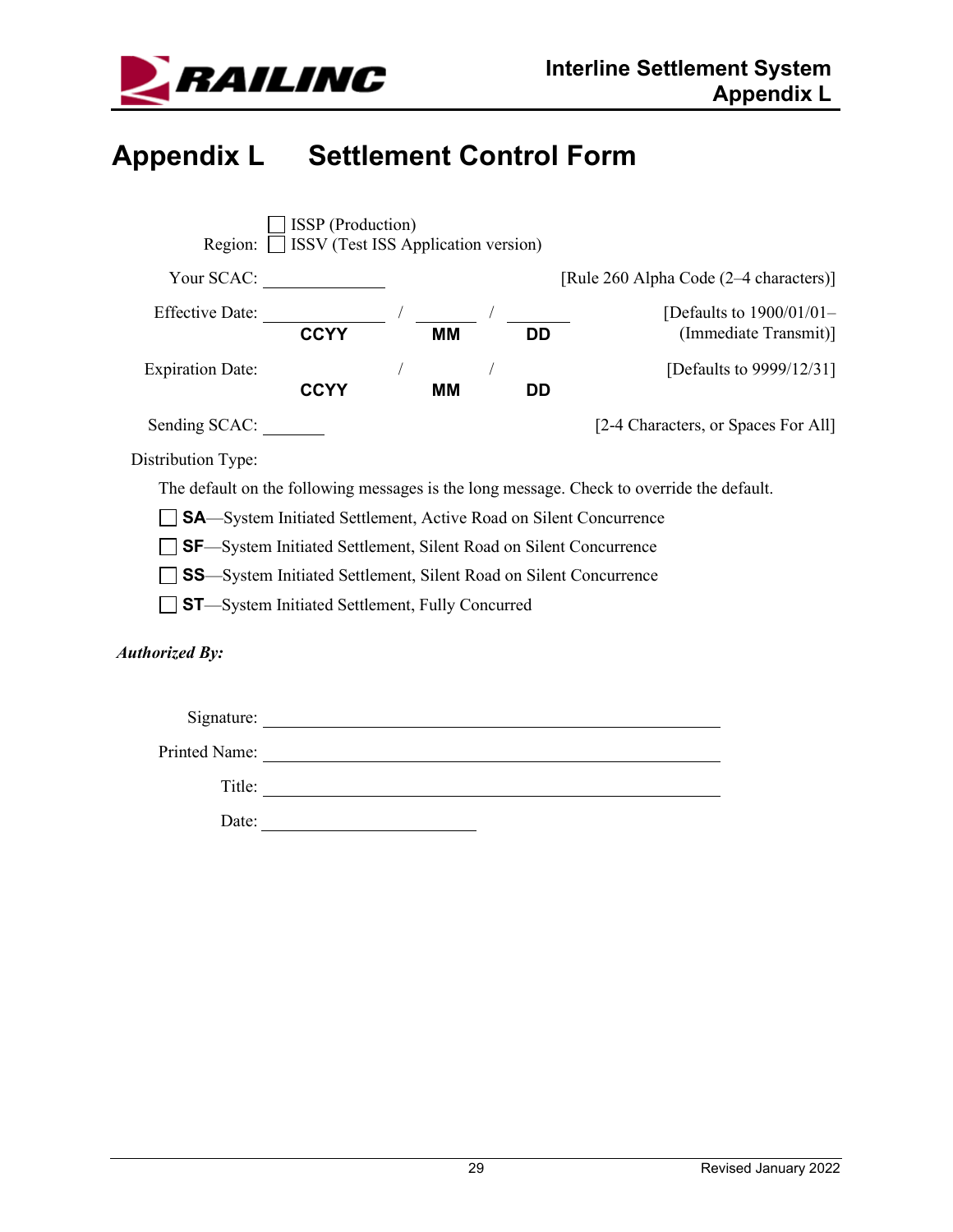

#### **Settlement Control Form—Instructions**

Each carrier will receive all types of ISS messages automatically as stated on the Transmit Control Form, unless message types are specifically excluded via the Settlement Control Form. It allows you to determine whether you receive the long or short version of waybill messages.

The following is an explanation of the fields displayed on this form.

- **Region**—One of the boxes must be checked.
	- − **ISSV**—Region for testing a new version of the Central ISS Application logic
	- − **ISSP**—Production Region
- **Your SCAC**—Enter your Rule 260 alpha code (**2** to **4** characters).
- **Effective Date—Enter the date (in CCYY/MM/DD** format) you wish these transmit options to become active. If you leave this blank, your preferences will go into effect as soon as they are entered in ISS.
- **Expiration Date**—If the selections are to be in effect for a certain period of time only, enter the last allowable date in this field. If no date is entered, the options will be in effect indefinitely. In order to cancel a previously entered form, send in a duplicate of the first form with a valid Expiration Date entered. If you enter a date which has already passed, it will default to the date that Railinc actually implemented the request.
- **Sending SCAC—This field is optional and allows you to turn off messages from a particular** road. If this field is left blank, it defaults to all SCACs.
- **Distribution Type**—Check if you want to override default long message.